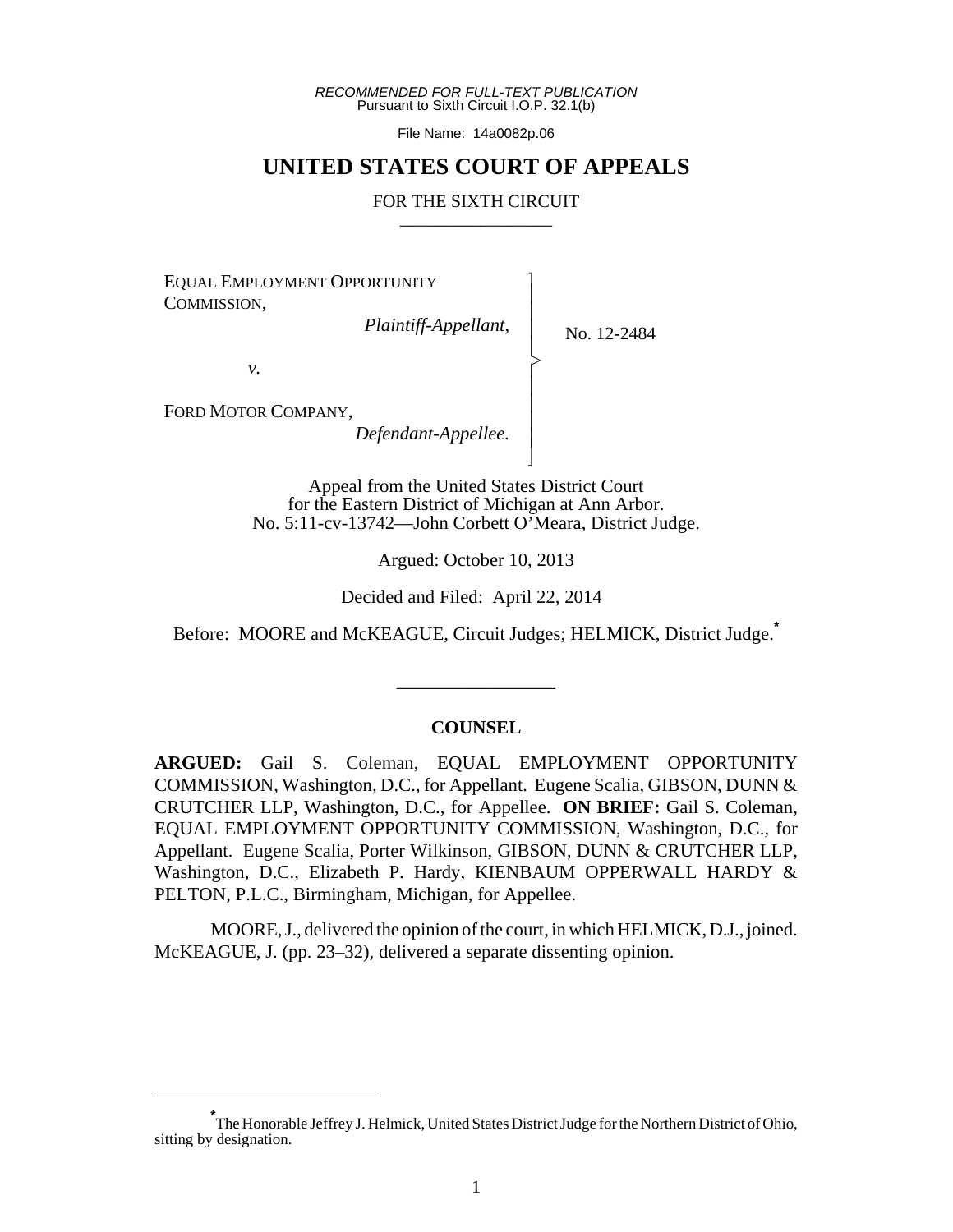# **OPINION \_\_\_\_\_\_\_\_\_\_\_\_\_\_\_\_\_**

**\_\_\_\_\_\_\_\_\_\_\_\_\_\_\_\_\_**

KAREN NELSON MOORE, Circuit Judge. At issue in this case is whether a telecommuting arrangement could be a reasonable accommodation for an employee suffering from a debilitating disability. Charging party Jane Harris was terminated from her position as a resale steel buyer at Ford Motor Co. ("Ford") after she asked to telecommute several days per week in an attempt to control the symptoms of irritable bowel syndrome ("IBS"). The Equal Employment Opportunity Commission ("EEOC") argues that Ford discriminated against Harris on the basis of her disability and retaliated against her for filing a charge with the EEOC. The district court granted summary judgment in favor of Ford. Because we find evidence in the record to create a genuine dispute as to whether Harris was qualified to work as a resale buyer and whether she was terminated in retaliation for filing an EEOC charge, we **REVERSE** the district court's grant of summary judgment and **REMAND** for proceedings consistent with this opinion.

#### **I. BACKGROUND**

In 2003, Jane Harris was hired as a resale buyer at Ford. Resale steel buyers serve as intermediaries between steel suppliers and "stampers," the companies that use steel to produce parts for Ford. R. 60-2 (Gordon Decl. ¶ 3) (Page ID #1027). Their role is to respond to emergency supply issues to ensure that there is no gap in steel supply to the parts manufacturers. *Id.* ¶ 3–4 (Page ID #1027–28). The position involved some individual tasks, such as updating spreadsheets and periodic site visits to observe the production process. R. 60-5 (King Dep. at 46) (Page ID #1057). However, "the essence of the job was group problem-solving, which required that a buyer be available to interact with members of the resale team, suppliers and others in the Ford system when problems arose." R. 60-2 (Gordon Decl. ¶ 11) (Page ID #1034). Ford managers made the business judgment that such meetings were most effectively handled face-to-face, and that email or teleconferencing was an insufficient substitute for in-person team problem-solving. *Id.*; R. 60-4 (Jirik Decl. ¶ 8) (Page ID #1048–49); R. 60-3 (Gontko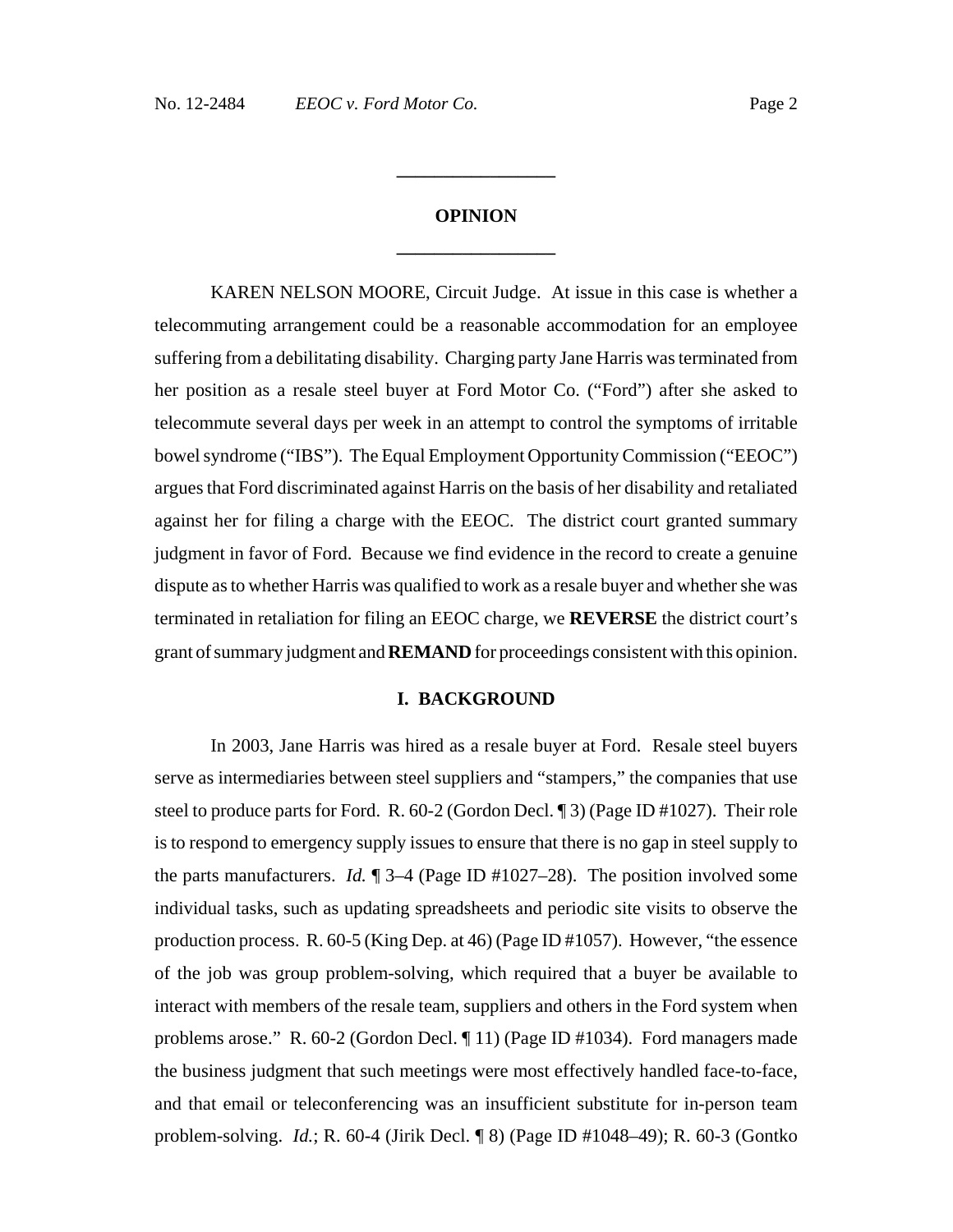Decl. ¶ 4) (Page ID #1043). Another resale buyer on Harris's team believed that she "could not work from home more than one day a week and be able to effectively perform the duties of the resale buyer position." R. 60-8 (Pompey Decl. ¶ 11) (Page ID #1095). Harris worked in this role until September 2009, when she was terminated. R. 60-2 (Gordon Decl. ¶ 26) (Page ID #1040–41).

Harris was a consistently competent, though not perfect, employee. In her annual performance reviews between 2004 and 2008, Harris was rated as "excellent plus." R. 66-2 (2004 Perf. Rev.) (Page ID #1260); R. 60-14 (2006 Perf. Rev.) (Page ID #1135); R. 60-12 (2007 Perf. Rev.) (Page ID #1122); R. 60-13 (2008 Perf. Rev.) (Page ID #1129). Her reviews included notations that she worked diligently with "minimal supervision" and possessed strong knowledge of the steel market. R. 60-14 (2006 Perf. Rev.) (Page ID #1135); R. 60-12 (2007 Perf. Rev.) (Page ID #1122). However, Harris's supervisors also critiqued her interpersonal skills, noting that she could be disruptive and argumentative. R. 60-12 (2007 Perf. Rev.) (Page ID #1122). Because 80% of buyers received the "excellent plus" rating, managers also assigned each employee a "contribution assessment," but did not share this additional assessment with the employees. R. 60-2 (Gordon Decl. ¶ 13) (Page ID #1034–35). In 2007 and 2008 Harris received the lowest contribution assessment level, placing her in the bottom quartile of employees in her peer group. *Id.* She also received low rankings on most of her jobrelated skills assessment areas in 2007 and 2008. R. 60-4 (Jirik Decl. ¶ 16) (Page ID #1052–53).

Throughout her entire period of employment with Ford, Harris suffered from IBS, an illness that causes fecal incontinence. R. 67-3 (Harris Dep. at 139–40) (Page ID #1384). Over time, her symptoms worsened and, on particularly bad days, Harris would be unable even to drive to work or stand up from her desk without soiling herself. *Id.* at 140 (Page ID #1384); R. 60-6 (Harris Dep. at 144) (Page ID #1060). Harris began to take intermittent FMLA leave when she experienced severe IBS symptoms. R. 66-3 (Harris Decl. ¶ 12) (Page ID #1264).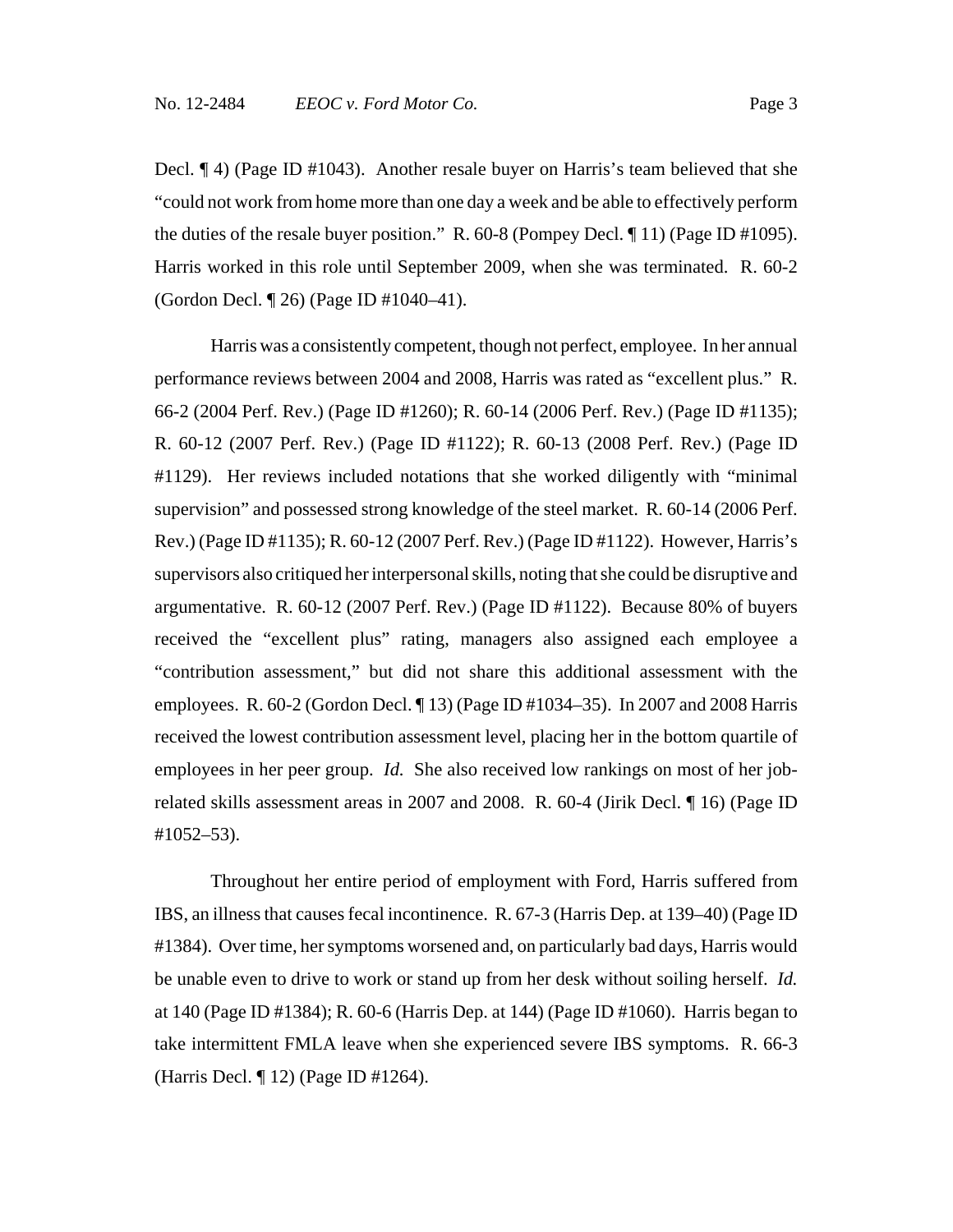After she began taking leave, Harris's absences started to affect her job performance. In 2005, Dawn Gontko, Harris's supervisor at that time, responded to Harris's attendance problems by allowing her to work on a flex-time telecommuting schedule on a trial basis. Gontko deemed the trial unsuccessful because Harris "was unable to establish regular and consistent work hours." R. 60-3 (Gontko Decl. 13) (Page ID #1043). When Harris's absences continued, Gontko placed her on Workplace Guidelines, a tool used by supervisors to assist employees in improving attendance. *Id.* ¶ 5 (Page ID #1043–44). Jim Gordon, Gontko's successor, also found Harris's absences to be problematic. Although Ford did not approve remote work, Harris worked from home on an informal basis, including on evenings and weekends, to keep up with her work. However, Ford did not credit Harris with the time she spent working during non- "core" hours and marked the days that she stayed home because of her illness as absences. R. 60-2 (Gordon Decl. ¶ 8–9) (Page ID #1029–30). Ford took the position that "if [Harris] was too ill to come to work, she would be considered too ill to work." *Id.* **[8** (Page ID #1029–30). Time spent working after core business hours was considered "casual overtime" expected of salaried employees. R. 60-6 (Harris Dep. at 237–38) (Page ID #1071).

Ford also explained that work performed outside of core business hours is not a sufficient substitute for work during regular hours because employees cannot engage in team problem-solving or access suppliers to obtain information during off-hours. R. 60- 2 (Gordon Decl. ¶ 7) (Page ID #1029). Indeed, when Harris worked nights and weekends, she made mistakes and missed deadlines because she lacked access to suppliers. For example, while working on Saturday, April 18, 2009, Harris submitted a purchase order containing incorrect pricing information because she could not immediately access the supplier on a weekend to obtain updated quotations. R. 60-2 (Gordon Decl. ¶ 16) (Page ID #1036–37). These mistakes added to the frustration of both suppliers and coworkers, who had to take time to correct them. Because Harris was not permitted to work remotely to mitigate the effect of her many unscheduled "absences," Gordon was forced to shift some of her work to himself or Harris's teammates. *Id.* ¶ 8 (Page ID #1029–30); R. 60-8 (Pompey Decl. ¶ 4, 6) (Page ID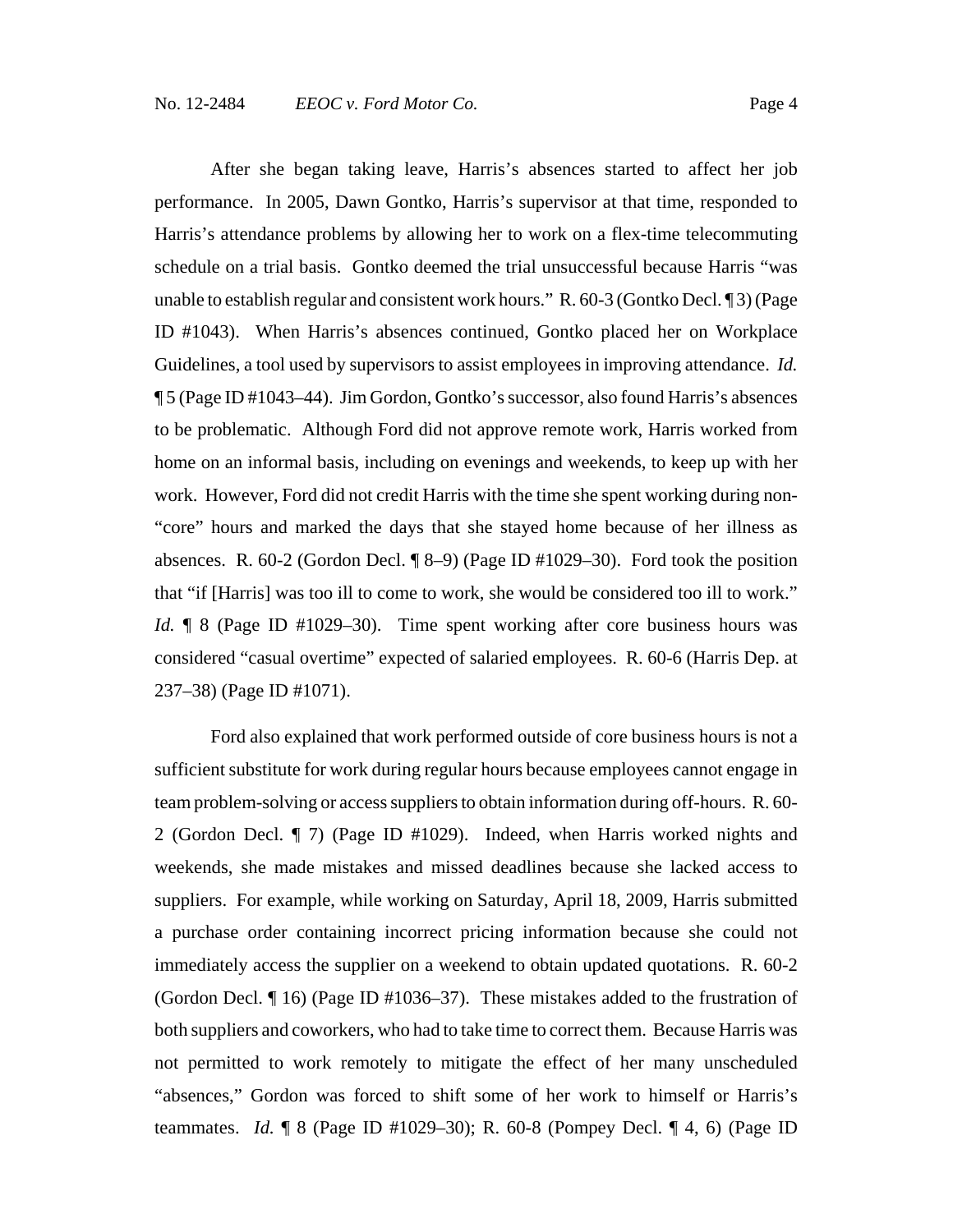#1092–93). Under Ford's system of marking absences, in the first seven months of 2009 Harris was absent more often than she was present during core business hours. R. 60-2 (Gordon Decl. ¶ 10) (Page ID #1030–33).

In February 2009, Harris formally requested that she be permitted to telecommute on an as-needed basis as an accommodation for her disability. R. 60-10 (Pray Email) (Page ID #1100). Ford utilized a telecommuting policy that authorized employees to work up to four days per week from a telecommuting site. R. 60-11 (Telecommuting Policy) (Page ID #1103). The policy provides that all salaried employees are eligible to apply for a telecommuting arrangement, but specifically states that such arrangements are not appropriate for "all jobs, employees, work environments or even managers." *Id.* (Page ID #1104). Under this policy, several other buyers telecommuted on one scheduled day per week. R. 66-21 (Coworkers' Telework Agreements) (Page ID #1362–63).

Harris believed that being permitted to work from home would relieve her stress and alleviate her IBS symptoms, and that any episodes would be less disruptive at home because they would not affect her coworkers. R. 60-6 (Harris Dep. at 146–48) (Page ID #1061). In a meeting between Harris, Gordon, and human resources to discuss her telecommuting request, Harris maintained that most of her work could be done via computer or telephone. R. 66-10 (Meeting Notes) (Page ID #1319–20). When Gordon raised a concern about Harris meeting with suppliers, she responded that she could reschedule meetings that fell at inconvenient times. *Id.* After this meeting, Harris's supervisors discussed her job requirements and concluded that her position was not suitable to telecommuting. R. 60-2 (Gordon Decl. ¶ 11) (Page ID #1034). Ford denied the request.

Instead, Karen Jirik, a Ford personnel relations representative, suggested several alternative accommodations, including moving Harris's cubicle closer to the restroom or seeking another job within Ford more suitable for telecommuting. R. 60-4 (Jirik Decl. ¶ 9) (Page ID #1049). Harris rejected each of these options. She also complained that Gordon had begun harassing her because of her leave-related absences. *Id.* ¶ 10. Jirik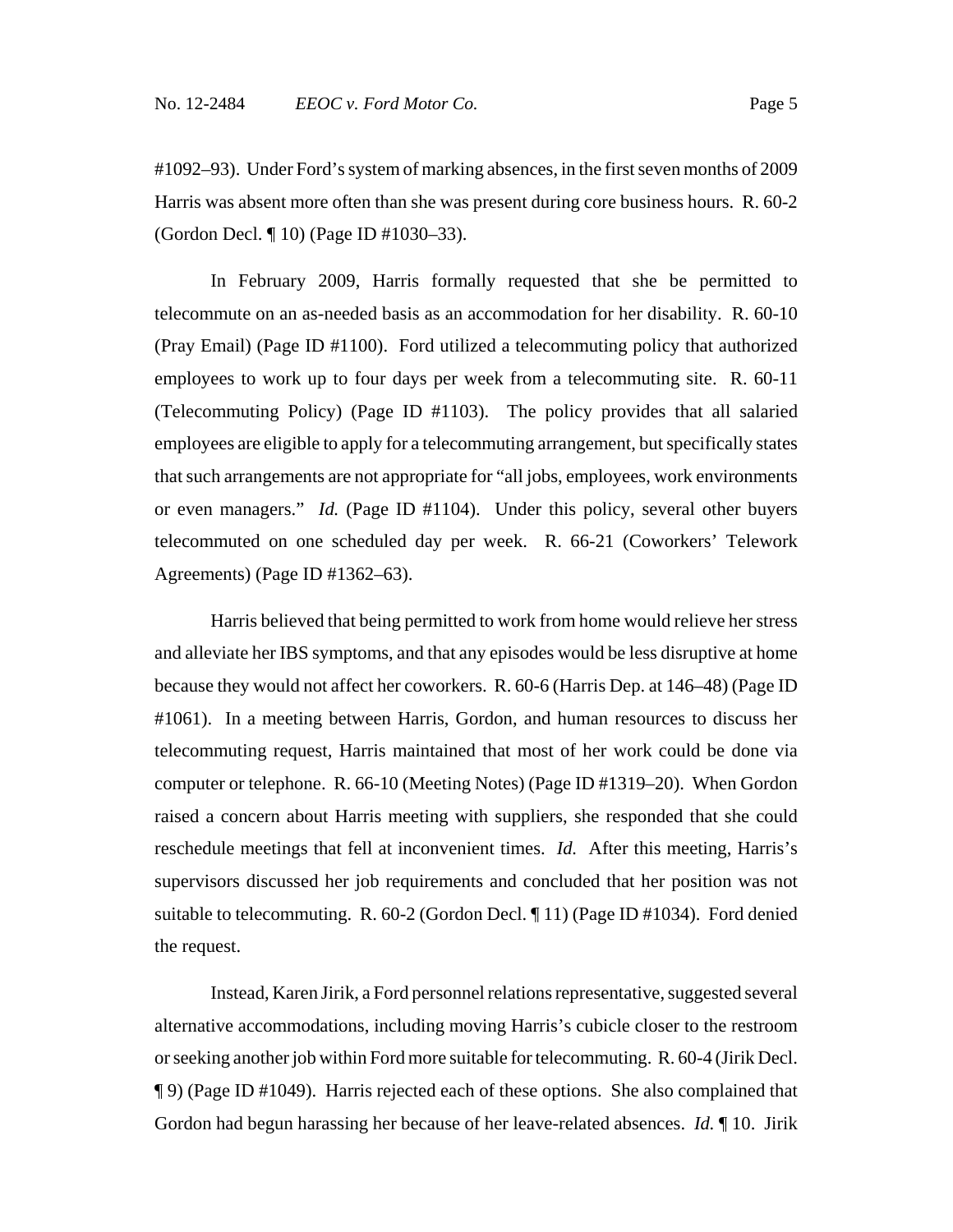asked Harris to write a statement providing details regarding her complaint, but Harris never submitted a statement and Ford did not conduct an investigation. *Id.*

On April 23, 2009, Harris filed a charge of discrimination with the EEOC. R. 66- 12 (EEOC Charge) (Page ID #1330). A few weeks later, Gordon held a team meeting to discuss how best to allocate Harris's workload when she had to be absent, but Harris became emotional and fled the room. R. 60-2 (Gordon Decl. ¶ 19) (Page ID #1038). In July 2009, Gordon placed Harris on Workplace Guidelines. R. 60-4 (Jirik Decl. ¶ 3) (Page ID #1046–47). Gordon also initiated a series of weekly meetings with Harris to discuss her performance. Harris felt threatened during these meetings because they were one-on-one, closed door sessions, during which Gordon used "military style yelling" and refused to allow her to leave the room. R. 60-6 (Harris Dep. at 218–19) (Page ID #1066). In late July, Harris's interim performance review categorized her as a "lower achiever"**<sup>1</sup>** and Gordon placed her on a Performance Enhancement Plan ("PEP"). R. 60- 16 (2009 Interim Perf. Rev.) (Page ID #1141–42). The PEP was a tool designed to help employees improve performance by establishing concrete objectives that they could easily achieve within thirty days. R. 60-2 (Gordon Decl. ¶ 20) (Page ID #1039). At the conclusion of the 30-day PEP period, Ford determined that Harris had failed to meet any of the identified objectives. *Id.* ¶¶ 22–25 (Page ID #1039–40). A supervisory team held a meeting and decided to terminate her employment. *Id.* ¶ 26 (Page ID #1040–41).

In 2011, the EEOC filed a complaint in the United States District Court for the Eastern District of Michigan, alleging that Ford violated the ADA by failing to accommodate Harris's disability, 42 U.S.C. § 12112, and by retaliating against her for filing a charge with the EEOC, 42 U.S.C. § 12203. R. 9 (Am. Compl.) (Page ID #24–28). Ford moved for summary judgment on both claims, R. 60 (Def. Mot. for Summ. J.) (Page ID #991–1023), and the district court granted summary judgment in favor of Ford. R. 68 (D. Ct. Op.) (Page ID #1390–1403).

**<sup>1</sup>** In 2009 Ford changed its performance rankings, jettisoning the "excellent plus" rating and using a new rubric ranging from "Top Achiever" to "Unsatisfactory." The "Lower Achiever" ranking falls just above "Unsatisfactory." Harris noted on the bottom of the review: "This review represents retaliatory harassment behavior on the part of my supervisor, John Gordon, due to my filing a charge of Disability Discrimination with the EEÔC." R. 60-16 (2009 Interim Perf. Rev.) (Page ID #1140).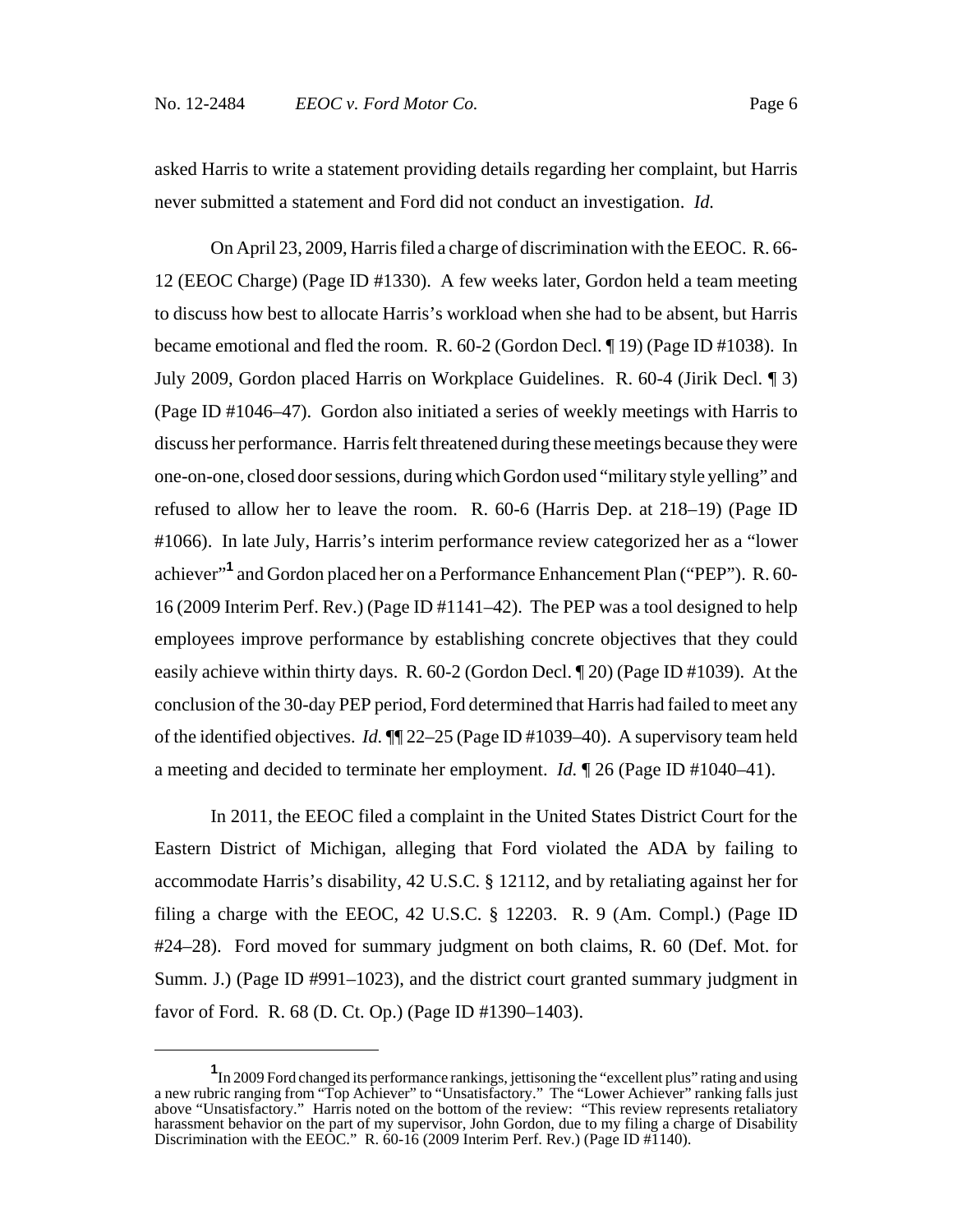The district court reasoned that the EEOC could not prevail on the failure-toaccommodate claim because Harris was not a "qualified" individual on the basis of her excessive absenteeism. *Id.* at 9–10 (Page ID #1398–99). Furthermore, relying on precedent "declin[ing] to second-guess an employer's business judgment regarding the essential functions of a job," the district court found that Harris's request to telecommute up to four days per week was not a reasonable accommodation for her position. *Id.* at 10 (Page ID #1399). The district court additionally reasoned that the EEOC could not establish that Harris's low performance reviews, placement on a PEP, and termination were retaliatory because those decisions were also based on performance deficiencies unrelated to the attendance issues arising from her IBS. *Id.* at 12–13 (Page ID #1401–02). This timely appeal followed.

### **II. STANDARD OF REVIEW**

We review de novo an order granting summary judgment. *DiCarlo v. Potter*, 358 F.3d 408, 414 (6th Cir. 2004). A grant of summary judgment is appropriate "if the movant shows that there is no genuine dispute as to any material fact and the movant is entitled to judgment as a matter of law." Fed. R. Civ. P. 56(a). In determining whether the district court's grant of summary judgment was proper, "we must view all evidence in the light most favorable to the nonmoving party." *Kleiber v. Honda of Am. Mfg., Inc.*, 485 F.3d 862, 868 (6th Cir. 2007) (citing *Matsushita Elec. Indus. Co. v. Zenith Radio Corp.*, 475 U.S. 574, 587 (1986)).

#### **III. FAILURE-TO-ACCOMMODATE CLAIM**

The EEOC argues that Ford violated the ADA by refusing to provide a reasonable accommodation for Harris's disability. Under the ADA, an employer may not "discriminate against a qualified individual on the basis of disability in regard to job application procedures, the hiring, advancement, or discharge of employees, employee compensation, job training, and other terms, conditions, and privileges of employment." 42 U.S.C. § 12112(a). An employer "discriminates" under the ADA if it does not make "reasonable accommodations to the known physical or mental limitations of an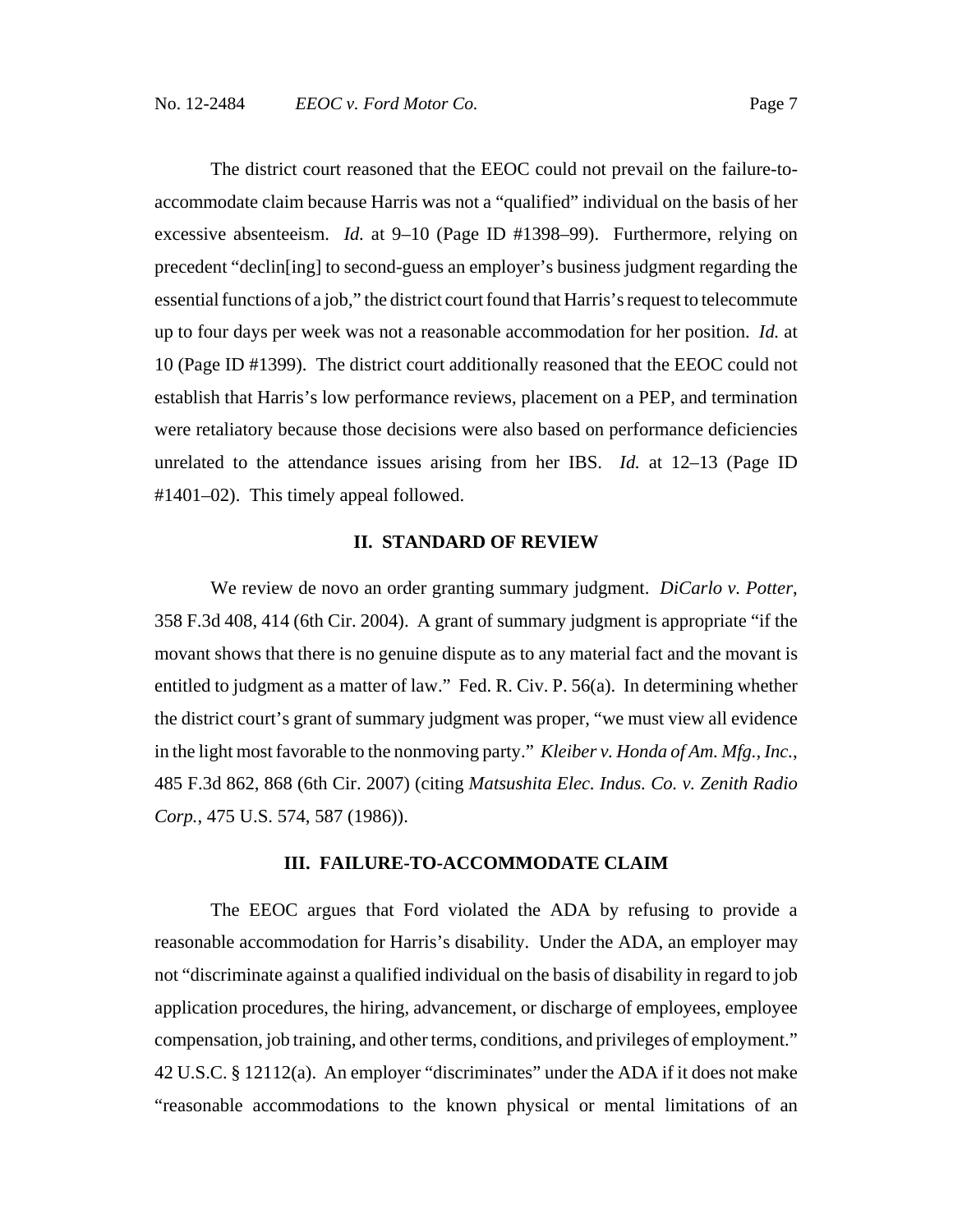otherwise qualified individual with a disability who is an applicant or an employee, unless [the employer] can demonstrate that the accommodation would impose an undue hardship on the operation of the business." *Id.* at § 12112(b)(5).

When a plaintiff premises a discrimination claim upon an employer's failure to accommodate her disability, we analyze her claim under the following framework:

(1) The plaintiff bears the burden of establishing that he or she is disabled. (2) The plaintiff bears the burden of establishing that he or she is "otherwise qualified" for the position despite his or her disability: (a) without accommodation from the employer; (b) with an alleged "essential" job requirement eliminated; or (c) with a proposed reasonable accommodation. (3) The employer will bear the burden of proving that a challenged job criterion is essential, and therefore a business necessity, or that a proposed accommodation will impose an undue hardship upon the employer.

*Kleiber*, 485 F.3d at 869 (quoting *Hedrick v. Western Reserve Care Sys.*, 355 F.3d 444, 452 (6th Cir. 2004)); *see also Hoskins v. Oakland Cnty. Sheriff's Dep't*, 227 F.3d 719, 724 (6th Cir. 2000); *Monette v. Elec. Data Sys. Corp.*, 90 F.3d 1173, 1182–83 (6th Cir. 1996), *abrogated on other grounds by Lewis v. Humboldt Acquisition Corp.*, 681 F.3d 312 (6th Cir. 2012) (en banc).

Harris is indisputably disabled under the ADA: Her IBS is a physical impairment that substantially limits the operation of her bowel, a major bodily function. *See* 42 U.S.C. § 12102(1)(A), 12102(2)(B). The dispute in this case centers upon whether Harris was "otherwise qualified" for the resale steel buyer position. Harris has presented evidence to establish that she was qualified on two alternative bases: (a) she was qualified for the position after the elimination of the requirement that she be physically present at Ford facilities or (b) she was qualified for the position with a telecommuting accommodation. Because Harris has provided sufficient evidence to create a genuine dispute of material fact as to her qualification for the resale buyer position, the burden shifts to Ford to prove that either (a) the physical-presence requirement is an essential function of Harris's job or (b) the telecommuting arrangement would create an undue hardship.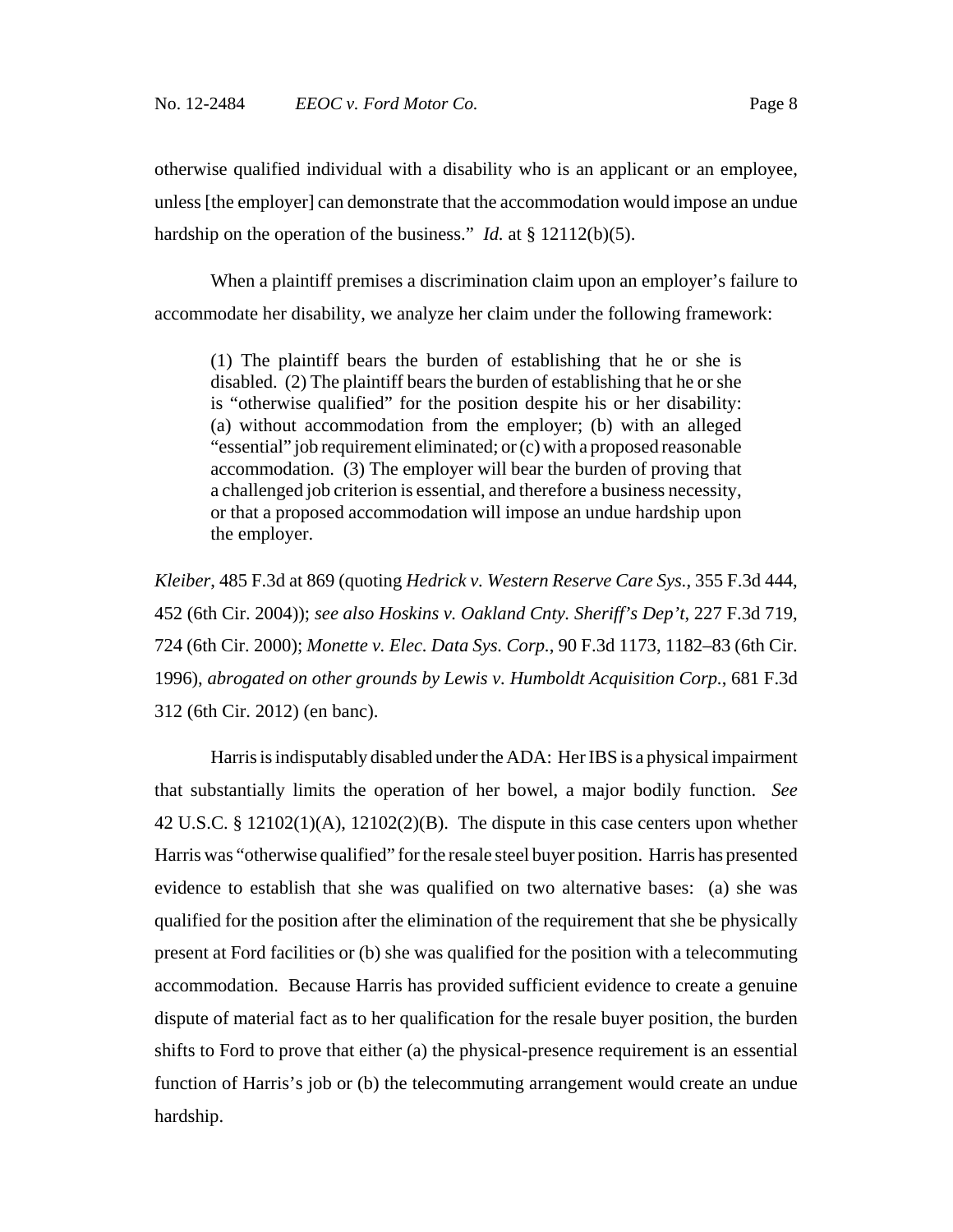### **A. Qualification with "Essential" Job Requirement Eliminated**

The EEOC offered evidence to demonstrate that, if the physical-presence requirement is eliminated, Harris is qualified for the resale-buyer position. Harris earned consistently positive performance reviews in the years leading up to her termination. R. 66-2 (2004 Perf. Rev.) (Page ID #1260); R. 60-14 (2006 Perf. Rev.) (Page ID #1135); R. 60-12 (2007 Perf. Rev.) (Page ID #1122); R. 60-13 (2008 Perf. Rev.) (Page ID #1129). Although she sometimes struggled with interpersonal relations, Harris's supervisors praised her for her knowledge of the steel industry and her ability to work diligently without close supervision. R. 60-14 (2006 Perf. Rev.) (Page ID #1135); R. 60- 12 (2007 Perf. Rev.) (Page ID #1122). Ford's only serious criticism of Harris's job performance related to her frequent absences during severe IBS flare-ups. R. 60-2 (Gordon Decl. ¶¶ 8–10) (Page ID #1029–33). Thus, leaving attendance issues aside, no record evidence indicates that Harris lacked the qualifications necessary to fulfill her role as a resale steel buyer.

Because the EEOC can demonstrate that Harris was qualified for her position if physical attendance at the worksite is not considered, the burden shifts to Ford to prove that physical presence in the workplace is an "essential function" of the resale buyer position. Ford cannot indisputably carry its burden. For many positions, regular attendance at the work place is undoubtedly essential. *See Brenneman v. MedCentral Health Sys.*, 366 F.3d 412, 418 (6th Cir. 2004); *Gantt v. Wilson Sporting Goods Co.*, 143 F.3d 1042, 1047 (6th Cir. 1998). Indeed, the dissent cites a litany of cases that extol the sanctity of the attendance requirement. *See, e.g.*, *Samper v. Providence St. Vincent Med. Ctr.*, 675 F.3d 1233,1235 (9th Cir. 2012); *Colón-Fontánez v. Municipality of San Juan*, 660 F.3d 17, 33 (1st Cir. 2011); *Brenneman*, 366 F.3d at 419; *Gantt*, 143 F.3d at 1047 ("An employee who cannot meet the attendance requirements of the job at issue cannot be considered a qualified individual protected by the ADA."). What the dissent fails to recognize is that these cases focus on "predictable" and "regular" attendance in the workplace as an essential requirement of most jobs. The assumption implicit in the dissent's analysis and many of the early cases is that the "workplace" is the physical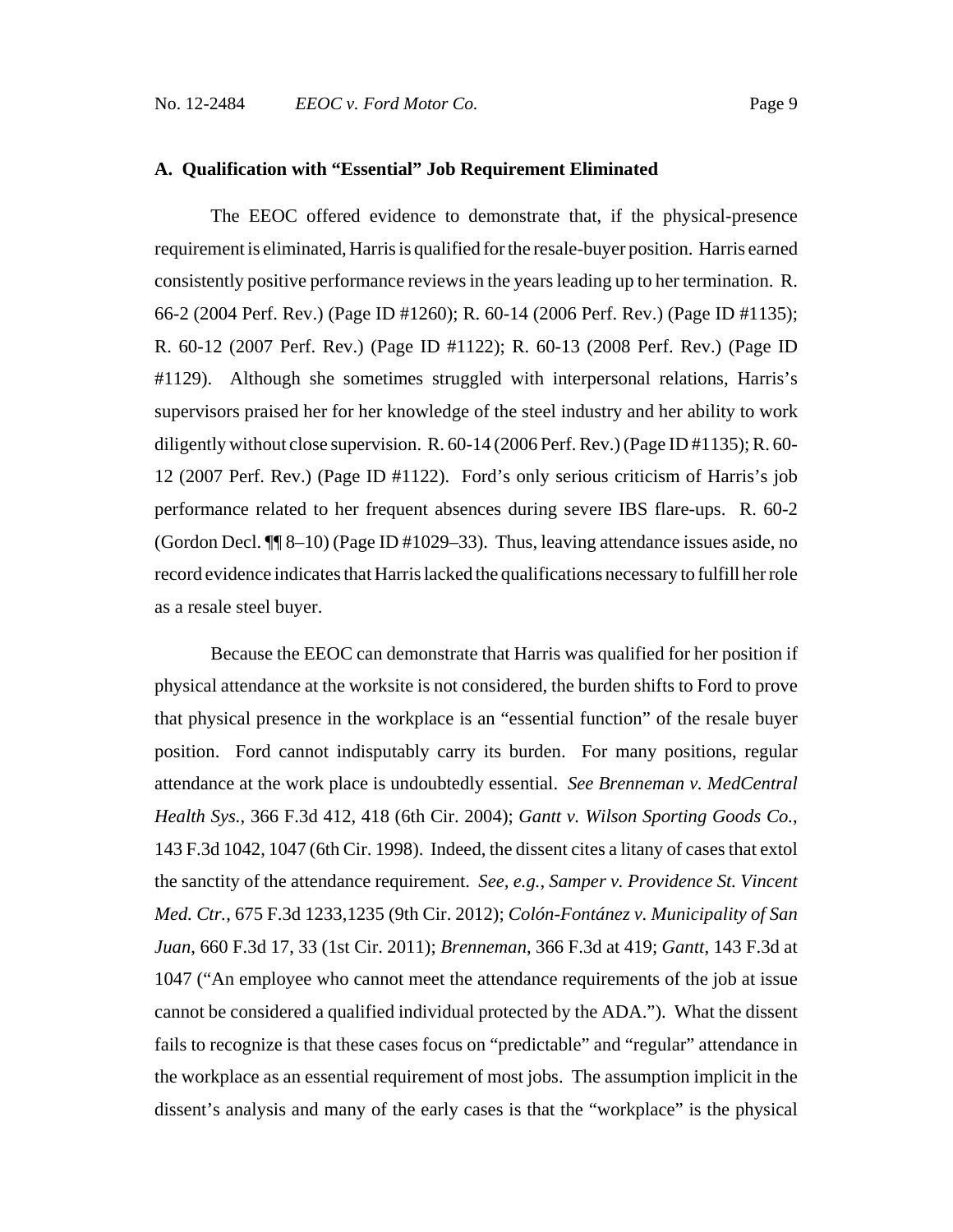worksite provided by the employer. When we first developed the principle that attendance is an essential requirement of most jobs, technology was such that the workplace and an employer's brick-and-mortar location were synonymous. However, as technology has advanced in the intervening decades, and an ever-greater number of employers and employees utilize remote work arrangements, attendance at the workplace can no longer be assumed to mean attendance at the employer's physical location. Instead, the law must respond to the advance of technology in the employment context, as it has in other areas of modern life,**<sup>2</sup>** and recognize that the "workplace" is anywhere that an employee can perform her job duties. Thus, the vital question in this case is not whether "attendance" was an essential job function for a resale buyer, but whether physical presence at the Ford facilities was truly essential. Determining whether physical presence is essential to a particular job is a "highly fact specific" question. *Hoskins*, 227 F.3d at 726. Accordingly, we consider several factors to guide our inquiry, including written job descriptions, the business judgment of the employer, the amount of time spent performing the function, and the work experience of past and present employees in the same or similar positions. *See* 29 C.F.R. § 1630.2(n)(2).

Ford argues that physical attendance at the Ford workplace was critical to the group dynamic of the resale-buyer team. Our sister circuits have recognized that physical presence at an employer's facility may be an essential function for some positions specifically because they require extensive teamwork. *See Samper*, 675 F.3d at 1237 ("Sometimes [attendance] is required simply because the employee must work as 'part of a team.' Other jobs require face-to-face interaction with clients and other employees." (internal citations omitted)); *Mason v. Avaya Commc'ns, Inc.*, 357 F.3d 1114, 1122 (10th Cir. 2004); *Hypes v. First Commerce Corp.*, 134 F.3d 721, 727 (5th Cir. 1998); *Vande Zande v. Wis. Dep't of Admin.*, 44 F.3d 538, 544 (7th Cir. 1995). Ford has provided evidence that teamwork was integral to the resale buyer position. One of

<sup>&</sup>lt;sup>2</sup>The Justices of the Supreme Court have recognized the law's evolution in response to advancing technology in a number of different contexts. *See, e.g.*, *United States v. Jones*, 132 S. Ct. 945, 955, 957 (2012) (Sotomayor, J., concurring) (Alito, J., dissenting) (five members of the court expressing concern that Fourth Amendment search and seizure law must adapt to novel modes of electronic surveillance); *Ashcroft v. Free Speech Coal.*, 535 U.S. 234, 259 (2002) (Thomas, J., concurring) (reasoning that child pornography law must adapt to more sophisticated technology that produces "virtual" child pornography).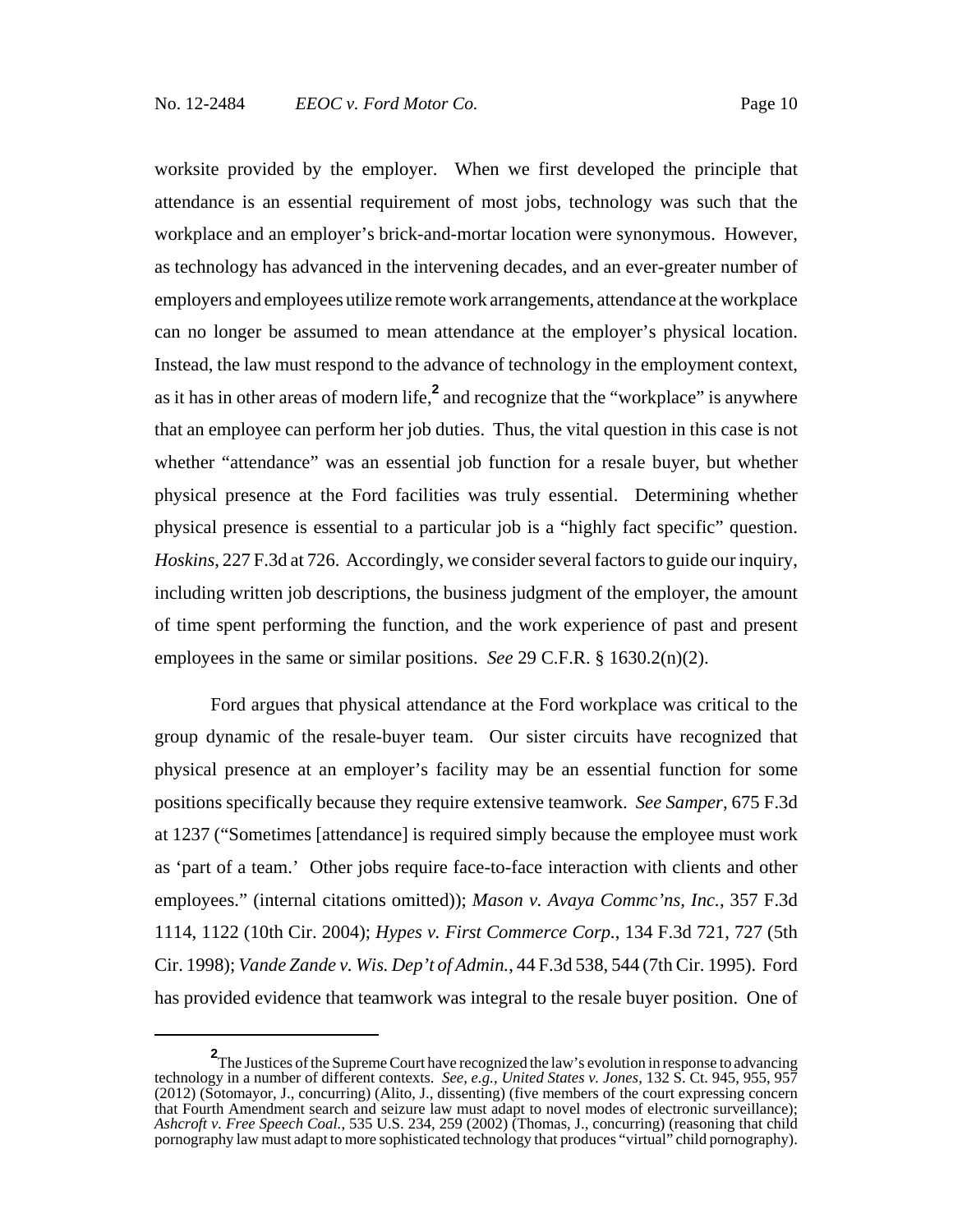Harris's coworkers believed, based on her experience in the same position, that she could not perform effectively as a resale buyer while telecommuting. R. 60-8 (Pompey Decl. ¶ 11) (Page ID #1095). In addition, several members of Ford's management team expressed their business judgment that physical attendance was essential for resale buyers because face-to-face interactions facilitate group problem-solving. R. 60-5 (King Dep. at 47–48) (Page ID #1057); R. 60-2 (Gordon Decl. ¶ 11) (Page ID #1033–34). However, as we have discussed, advancing technology has diminished the necessity of in-person contact to facilitate group conversations. The world has changed since the foundational opinions regarding physical presence in the workplace were issued: teleconferencing technologies that most people could not have conceived of in the 1990s are now commonplace. Indeed, Judge Posner presciently observed in *Vande Zande* that his conclusion that "team work under supervision generally cannot be performed at home without a substantial reduction in the quality of the employee's performance" would "no doubt change as communications technology advances." 44 F.3d at 544. Therefore, we are not persuaded that positions that require a great deal of teamwork are inherently unsuitable to telecommuting arrangements.

Moreover, our inquiry does not end simply because Ford has expressed the business judgment that face-to-face interaction is desirable. Courts routinely defer to the business judgment of employers because courts are not equipped with the institutional knowledge to sit as "super personnel department[s]." *See Mason*, 357 F.3d at 1122 (internal quotation marks omitted). However, we should not abdicate our responsibility as a court to company personnel boards: While we do not allow plaintiffs to redefine the essential functions of their jobs based on their personal beliefs about job requirements, *id.*, neither should we allow employers to redefine the essential functions of an employee's position to serve their own interests. Rather, we should carefully consider all of the relevant factors, of which the employer's business judgment is only one.

While Ford has provided substantial evidence of its business judgment and the experience of other resale buyers, the EEOC has also offered evidence that casts doubt on the importance of face-to-face interactions at Ford. Harris's own experience over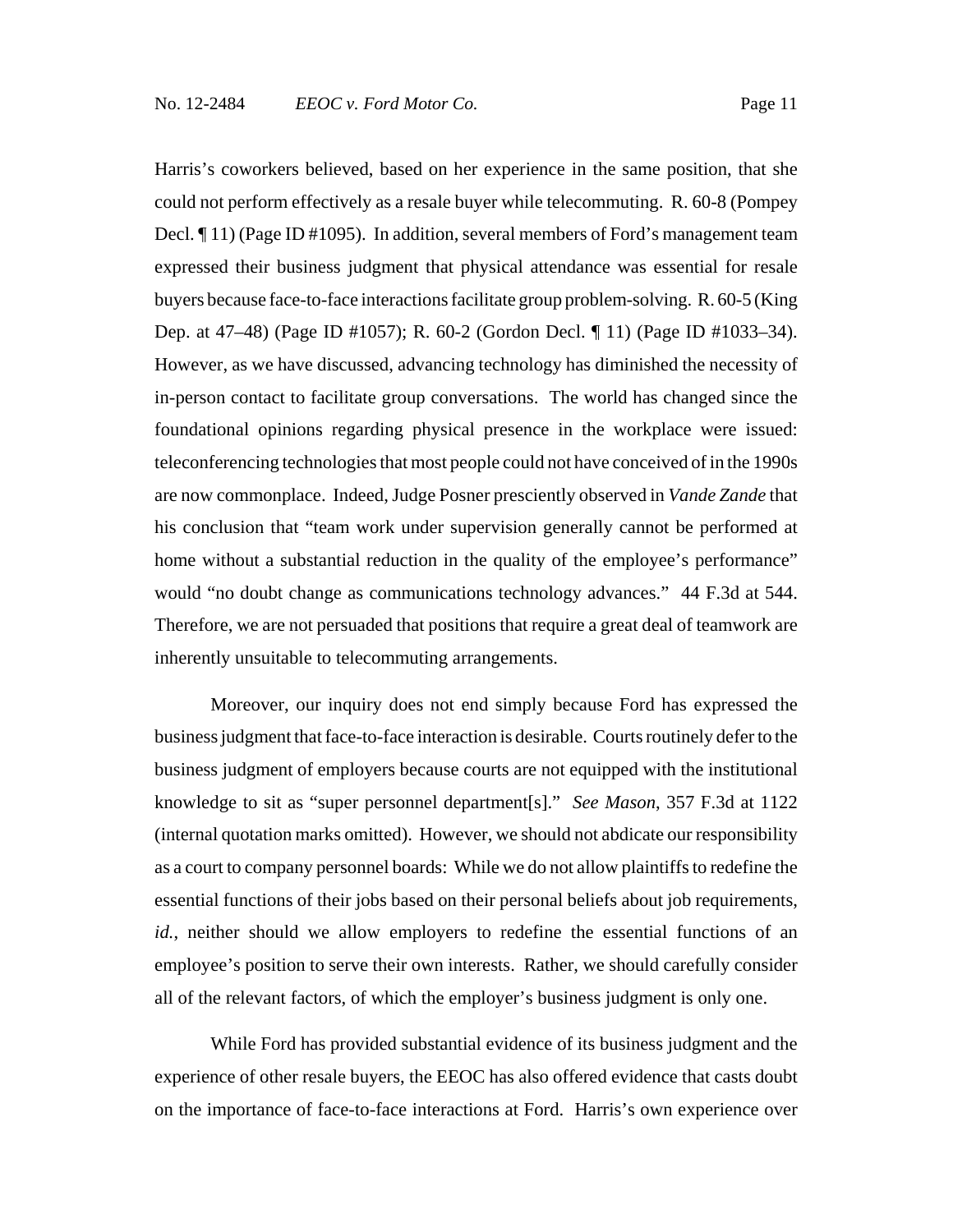several years as a resale buyer indicates that in-person interaction may not be as important as Ford describes: Even when Harris was physically present at Ford facilities, "the vast majority of communications and interactions with both the internal and external stakeholders were done via conference call." R. 66-3 (Harris Decl. ¶ 3) (Page ID #1262–63).**<sup>3</sup>** More fundamentally, Harris's position is not one that actually *requires* face-to-face interactions with clients. *Cf. Melange v. City of Ctr. Line*, 482 F. App'x 81, 84 (6th Cir. 2012) (concluding that a custodian must attend his physical workplace to complete the required manual labor); *Samper*, 675 F.3d at 1239 (concluding that "onsite" attendance was an essential function of the job for a neo-natal nurse who provided direct patient care); *Brenneman*, 366 F.3d at 420 (pharmacy technician); *Nesser v. Trans World Airlines, Inc.*, 160 F.3d 442, 446 (8th Cir. 1998) (airline customer-service agent). Although Harris needed to conduct occasional site visits with steel suppliers, R. 60-5 (King Dep. at 46) (Page ID #1057), Ford has offered no evidence to prove that Harris would be less able to perform these site visits if she worked partially, or even primarily, from her home rather than Ford's facilities.**<sup>4</sup>** *Cf. Robert v. Bd. of Cnty. Comm'rs*, 691 F.3d 1211, 1217 & n.2 (10th Cir. 2012) (concluding that working from home was not a reasonable accommodation for an employee who was completely unable to perform

**<sup>3</sup>**<br>The dissent characterizes Harris's testimony on this point as "self-serving" and dismisses it out of hand, noting that any employee could provide testimony to show that her job was suitable to telecommuting. But the dissent fails to recognize that an employer can just as easily provide self-serving testimony that even marginal job functions are absolutely essential. It is not our role at the summary judgment stage to assess whether testimony is believable; such credibility contests are for the trier of fact to resolve. When reviewing a motion for summary judgment, we must accept all facts and draw all reasonable inferences in favor of the nonmovant. Thus, we accept as true Harris's testimony that she regularly attended meetings via teleconference even while at Ford facilities.

<sup>&</sup>lt;sup>4</sup>The EEOC argues that these occasional site visits do not disqualify Harris from employment as a resale buyer because she would be able to reschedule site visits if they fell on a day in which she experienced severe IBS symptoms. Ford counters that frequent rescheduling is not an acceptable solution because it would disrupt business and strain client relationships. Contrary to the dissent's characterization, there is no evidence in the record that Harris "was forced to routinely cancel [site visits] at the last minute"; rather, the record indicates that Harris anticipated rescheduling visits if they were ever to coincide with a day on which she was experiencing a flare-up. There is no evidence that such a problem would necessarily arise, much less that it would occur "routinely." The factual dispute regarding whether there is a reasonable solution to Harris's potential difficulty performing site visits should be resolved by a factfinder. *See Crider v. Univ. of Tenn., Knoxville*, 492 F. App'x 609, 615 (6th Cir. 2012) (finding summary judgment inappropriate when an employer had not shown that there was no possible accommodation for an employee who could not conduct site visits on some days for religious reasons, in part because there was no evidence that such visits would be scheduled on those days). Regardless, the requirement that resale buyers conduct site visits has no effect on whether physical attendance is an essential function of the position: A site visit requires the resale buyer to leave the location where she ordinarily works, whether it be a Ford facility or the employee's home.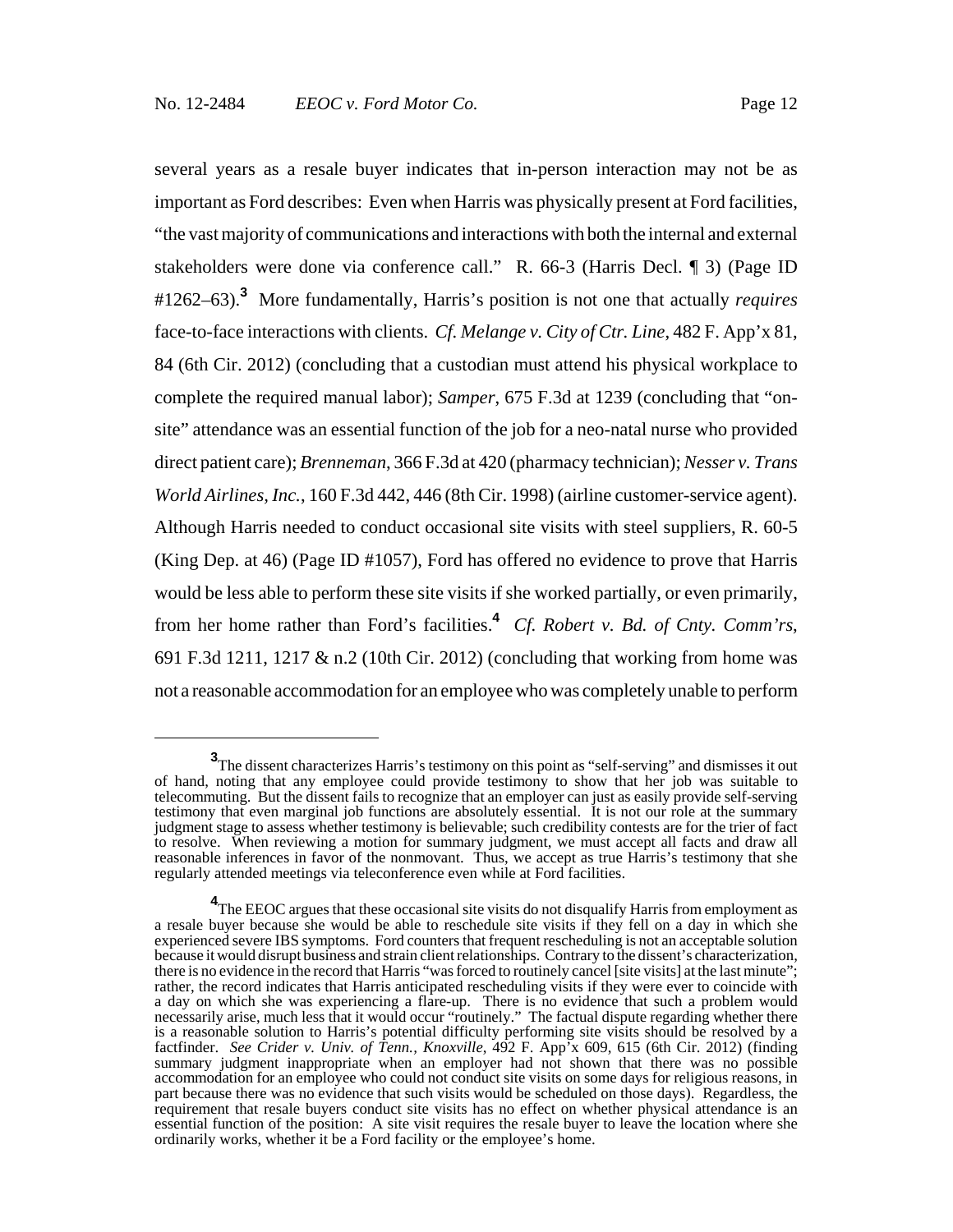site visits at the time of her termination). As additional evidence that physical presence at Ford was not an essential function of the job, the EEOC points to Ford's decision to extend telecommuting options to other resale buyers, albeit on a more limited basis than Harris's initial request. R. 66-3 (Harris Decl. ¶ 22) (Page ID #1265). Although Ford has provided significant evidence that physical attendance was an essential function of the resale buyer position, the EEOC has offered at least enough evidence genuinely to dispute this conclusion.

#### **B. Qualification with Reasonable Accommodation**

Alternatively, the EEOC can demonstrate that Harris was qualified for the resale buyer position with a reasonable accommodation for her disability, namely a telecommuting arrangement. We have previously concluded that telecommuting is not a reasonable accommodation for most jobs, but that there may be "unusual case[s]" when telecommuting is reasonable because the "employee can effectively perform all workrelated duties at home." *Smith v. Ameritech*, 129 F.3d 857, 867 (6th Cir. 1997) (internal quotation marks omitted); *see also Tyndall v. Nat'l Educ. Ctrs., Inc.*, 31 F.3d 209, 213 (4th Cir. 1994). However, as we noted above, the class of cases in which an employee can fulfill all requirements of the job while working remotely has greatly expanded. The EEOC has presented sufficient evidence to create a genuine factual dispute as to whether Harris is one of those employees who can effectively work from home.

Ford argues that a telecommuting arrangement is generally not a reasonable accommodation for resale buyers because they must interact on a regular basis with other team members and access information that is unavailable during non-"core" business hours. This argument confuses remote work arrangements with flex-time arrangements. Requests for flex-time schedules may be unreasonable because businesses cannot "operate effectively when [their] employees are essentially permitted to set their own work hours." *EEOC v. Yellow Freight Sys., Inc.*, 253 F.3d 943, 951 (7th Cir. 2011) (en banc). Indeed, leave on a sporadic or unplanned basis may be an unreasonable accommodation. *See Samper*, 675 F.3d at 1240; *Buckles v. First Data Res., Inc.*, 176 F.3d 1098, 1101 (8th Cir. 1999) (finding the "[u]nfettered ability to leave work at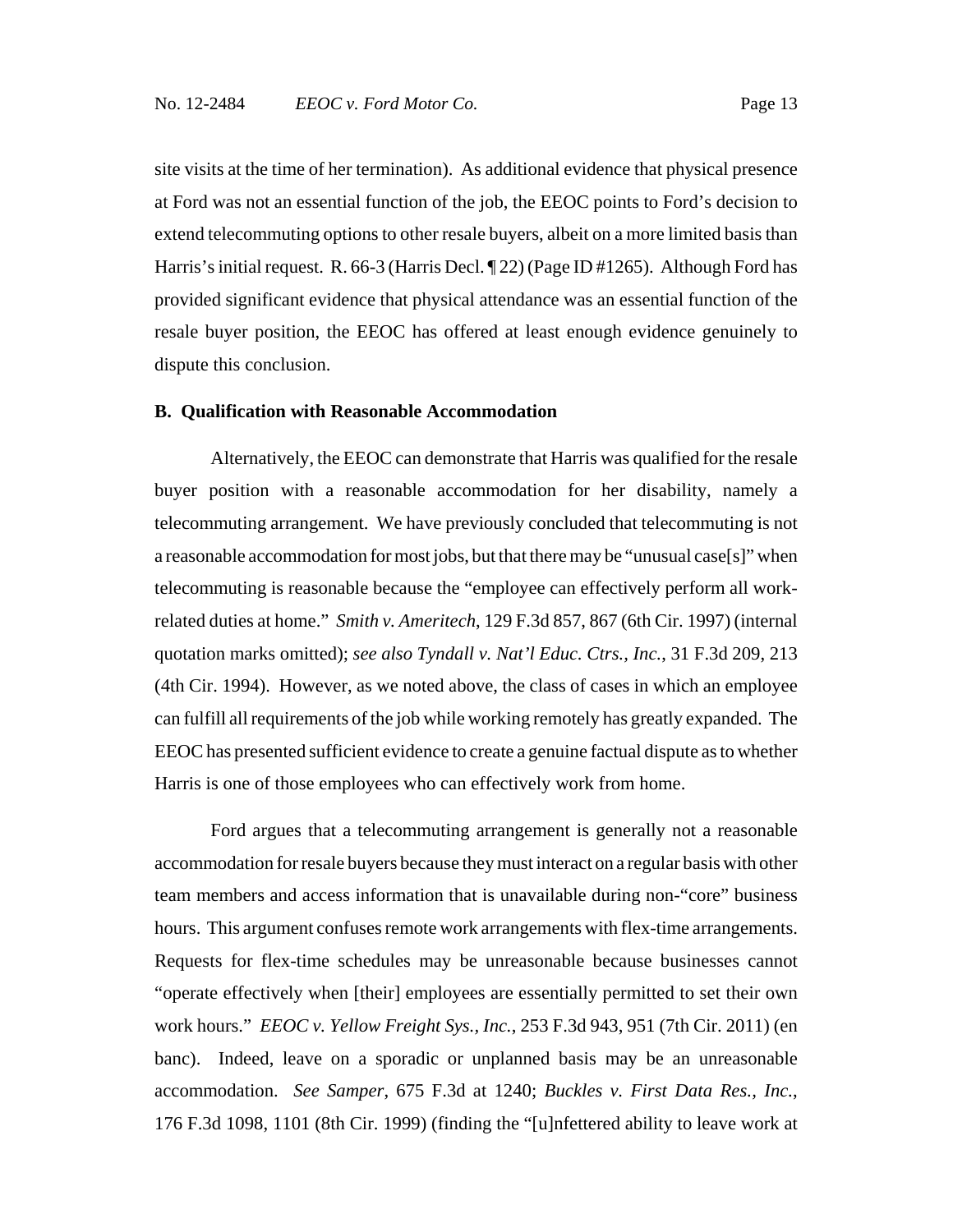any time" not to be a reasonable accommodation). However, telecommuting does not raise the same concerns as flex-time scheduling because an employer can still rely on an employee to be working during scheduled hours. Harris did not request to "simply miss work whenever she felt she needed to and apparently so long as she felt she needed to." *Samper*, 675 F.3d at 1240. Instead she requested that she be able to work from home when she felt she needed to *during normal business hours*. *See Waggoner v. Olin Corp.*, 169 F.3d 481, 485 (7th Cir. 1999) (concluding that "[i]n some jobs . . . working at home for a time might be an option" for a reasonable accommodation); *Carr v. Reno*, 23 F.3d 525, 530 (D.C. Cir. 1994) (noting that "regular hours on a consistent basis" often remain a job requirement even when an employee is permitted to work from home). The arrangement Harris sought ensured that she would be available when needed to address an emergency or participate in an impromptu meeting. Ford's concern with scheduling meetings and knowing who could be relied upon to handle urgent matters, R. 60-2 (Gordon Decl. ¶ 7) (Page ID #1029), did not depend on Harris's physical presence in the office, but rather on her consistent availability during "core" hours.

Ford's arguments based on specific performance problems that arose when Harris worked remotely also confuse telecommuting with flex-time arrangements. First, Ford asserts that Harris's repeated absences forced managers to shift a portion of her responsibilities to her coworkers, which both increased other employees' workloads and strained morale. R. 60-8 (Pompey Decl. ¶ 4) (Page ID #1092–93); R. 60-2 (Gordon Decl. ¶ 8) (Page ID #1029). A proposed accommodation that burdens other employees may be unreasonable, *Brenneman*, 366 F.3d at 420 (concluding that the medical leave a pharmacy technician requested as an accommodation for his disability was not reasonable because his absence "placed a great strain on the Pharmacy Department"), but the resale- buyer position is not one that requires most of an absent employee's work to be transferred to a coworker. For many jobs, an employee must be physically present at work to perform specific tasks; when the employee is not present, those duties must necessarily shift to the absent employee's coworkers. *See Samper*, 675 F.3d at 1239–40 (neo-natal nurse); *Brenneman*, 366 F.3d at 420 (pharmacy technician); *Nesser*, 160 F.3d at 446 (airline customer service representative). Harris's resale-buyer position differs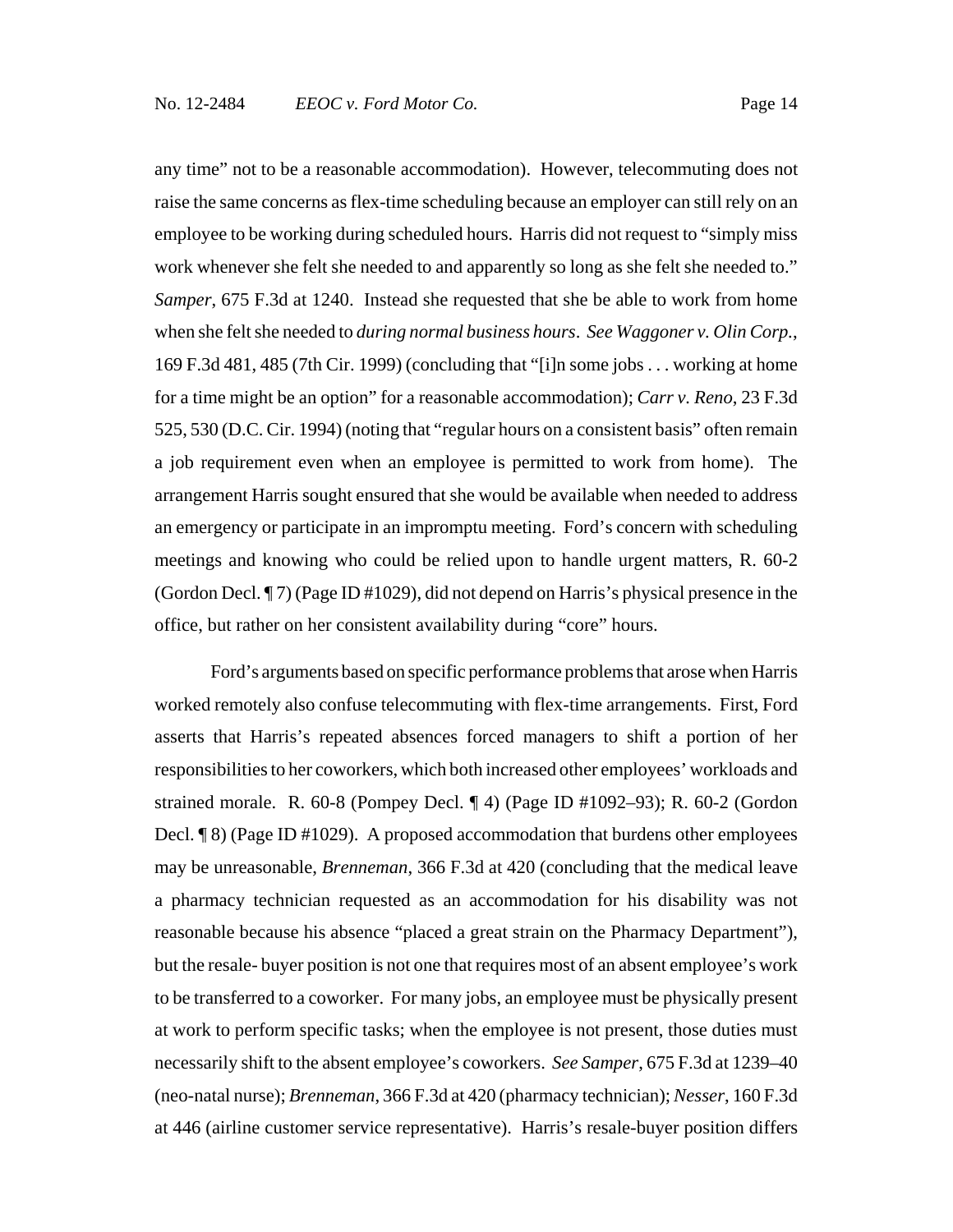because she does not need to interact in-person with equipment or people to perform the core functions of her job. Her coworkers were required to shoulder a portion of her work not because she was physically absent, but because Ford prohibited her from working remotely during the business day.

Second, Ford argues that Harris made pricing mistakes while working remotely because she could not immediately contact a supplier for accurate information. As with the first problem, however, this mistake arose because Ford prohibited Harris from working remotely during core business hours, when she could telephone suppliers to request accurate pricing information. Her physical presence at Ford was irrelevant: Whether working from Ford's facilities or from home, Harris would have called the supplier to obtain the necessary information. Ford has not provided any evidence that a telecommuting arrangement, as opposed to a flex-time arrangement, is inherently problematic.

Ford also argues that telecommuting is not a reasonable accommodation for Harris, compared to other resale buyers, because her request to telecommute for such a large portion of the work week was unreasonable and her previous attendance issues demonstrated she was not a suitable candidate for telecommuting. If Ford objected to Harris's request to telecommute for "up to four days per week," R. 60-10 (Pray Email) (Page ID #1100), it was Ford's responsibility to engage in an interactive process to explore reasonable alternatives. 29 C.F.R. § 1630.2(o)(3); *Kleiber*, 485 F.3d at 871. Harris was willing to discuss alternative accommodations, including a telecommuting arrangement for as few as one to two days per week. R. 66-3 (Harris Decl. ¶ 17) (Page ID #1264). Ford's failure to engage in that discussion is not evidence that a telecommuting arrangement in any form was unreasonable.**<sup>5</sup>** *Cf. Rauen v. U.S. Tobacco Mfg. Ltd. P'ship*, 319 F.3d 891, 896 (7th Cir. 2003) (finding a requested accommodation unreasonable when "the only acceptable option to [the plaintiff] was 'a home office in its entirety'").

**<sup>5</sup>** As we discuss below, Ford did offer several alternatives, but none were indisputably reasonable means of accommodating Harris's disability. R. 60-4 (Jirik Decl. ¶ 9) (Page ID #1049).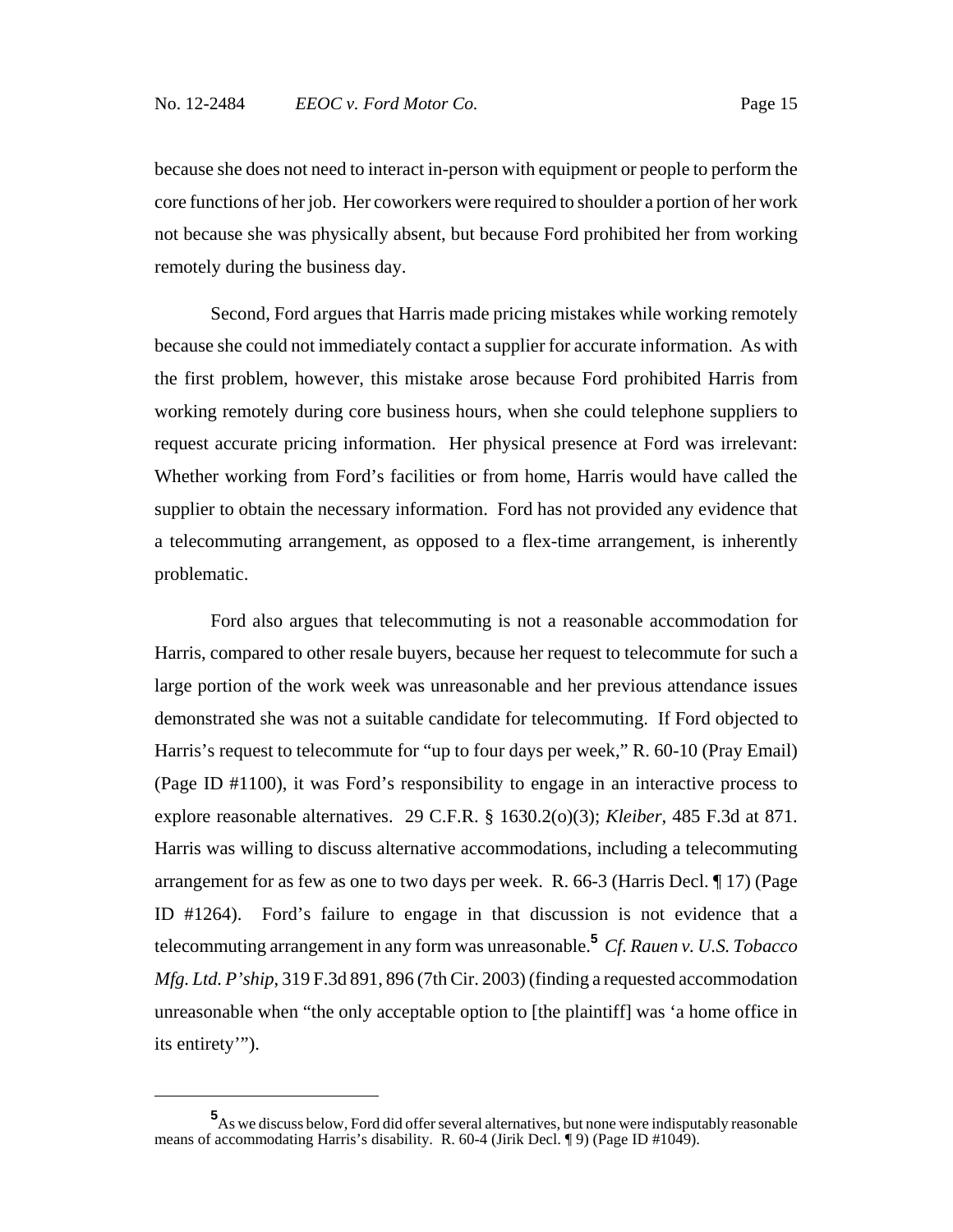Second, Ford cannot use Harris's past attendance issues as a basis to deny her accommodation because her absences were related to her disability. *Humphrey v. Mem'l Hosps. Ass'n*, 239 F.3d 1128, 1137 (9th Cir. 2001). In *Humphrey*, a medical transcriptionist with obsessive compulsive disorder was consistently tardy because of ritualistic grooming behaviors in the morning. The employer denied her request for accommodation with a work-from-home arrangement, relying on its policy of not allowing such arrangements for employees with a disciplinary record. In holding that the employer was not entitled to summary judgment, the court explained that "[i]t would be inconsistent with the purposes of the ADA to permit an employer to deny an otherwise reasonable accommodation because of past disciplinary action taken due to the disability sought to be accommodated." *Id.* at 1137. We find this reasoning persuasive. In the instant case, the EEOC has presented evidence that Harris's past attendance issues were related to her IBS flare-ups. R. 60-6 (Harris Dep. at 141–46) (Page ID #1060–61). Indeed, at times Harris would begin driving to work but be unable to complete her commute without losing control of her bowels. *Id*. at 144 (Page ID #1060). Thus, Ford cannot rely on Harris's past disability-related attendance issues to disqualify her from telecommuting.**<sup>6</sup>**

Finally, Ford argues that even if Harris's request for a telecommuting arrangement was reasonable, she is not "otherwise qualified" because she rejected alternative reasonable accommodations offered by Ford. *See Hedrick*, 355 F.3d at 457. When an employer "offers a reasonable counter accommodation, the employee cannot demand a different accommodation." *Jakubowski v. Christ Hosp., Inc.*, 627 F.3d 195, 203 (6th Cir. 2010); *see also Trepka v. Bd. of Educ.*, 28 F. App'x 455, 459 (6th Cir. 2002) ("The employer need not provide the accommodation that the employee requests or prefers. Instead the employer retains the 'ultimate discretion' to choose another

**<sup>6</sup>** Ford also claims that Harris is not a suitable candidate for telecommuting because she was "unable to establish regular and consistent work hours" during an earlier alternative work arrangement. R. 60-3 (Gontko Decl. ¶ 3) (Page ID #1043). However, the earlier trial was based on a "flex-time" arrangement, in which Harris was permitted to work during non-"core" business hours. As discussed above, the availability and consistency problems inherent in flex-time arrangements are not necessarily present in telecommuting arrangements because the employee can maintain a standard work schedule. Therefore, Harris's unsuccessful experiment with an alternative work arrangement in the past does not doom to failure the telecommuting arrangement she requested as an accommodation.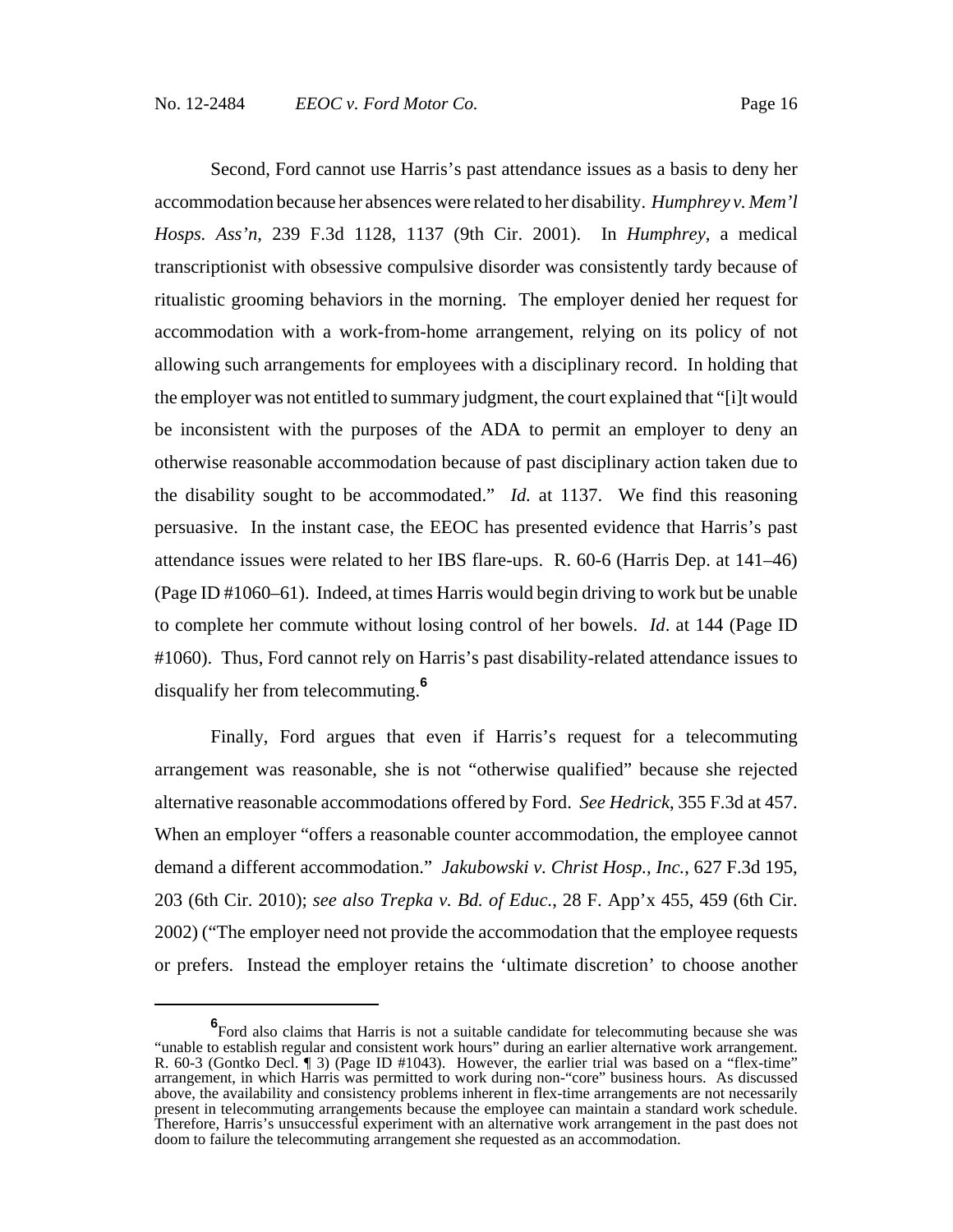effective accommodation."). The alternative accommodation offered by an employer, however, must adequately address the employee's unique needs and reasonably accommodate her disability.

Ford offered two alternative accommodations to Harris: (1) moving her cubicle closer to the restroom or (2) finding an alternate position within Ford more suitable to telecommuting. The EEOC has provided evidence that casts doubt on whether these alternatives address the problems Harris experienced with her IBS. For example, Harris testified that she might soil herself merely by standing up from her desk. R. 67-3 (Harris Dep. at 140) (Page ID #1384). Clearly, moving Harris to a cubicle closer to the restroom does not address her needs if she has no control over her bowels for the time it would take to reach the restroom. Nor do we consider it reasonable, as the dissent suggests, to expect an employee to suffer the humiliation of soiling herself on a regular basis in front of her coworkers, merely because she could use Depends to contain the mess or bring a change of clothes to clean herself up after the fact. Likewise, Ford's offer to assist Harris in finding an alternative position within Ford, R. 60-4 (Jirik Decl. ¶ 9) (Page ID #1049), was not a reasonable accommodation because there was no guarantee that such a position would be forthcoming. Furthermore, "reassignment of an employee is only considered when accommodation within the individual's current position would pose an undue hardship." *Cassidy v. Detroit Edison Co.*, 138 F.3d 629, 634 (6th Cir. 1998). Thus, although the employer ordinarily has the option of choosing an accommodation from among reasonable options, Ford was not entitled to force Harris to accept an alternative position in this case because the telecommuting arrangement proposed by Harris was a reasonable means of accommodating her disability.

Because the EEOC has provided evidence that Harris was qualified for the resale-buyer position with a reasonable telecommuting accommodation, the burden shifts to Ford to prove that such an accommodation would pose an undue burden.**<sup>7</sup>** It is not

**<sup>7</sup>** Our explanation of why Harris's proposed accommodation is reasonable also explains why such an accommodation would not impose an undue hardship on Ford: "In a case-specific context, the terms are virtually mutually exclusive in the sense that 'undue hardship' defines which accommodations an employer will be required to adopt. If an employer shows that a proposed accommodation imposes an undue hardship, then it would be 'unreasonable' to require this employer to adopt that accommodation,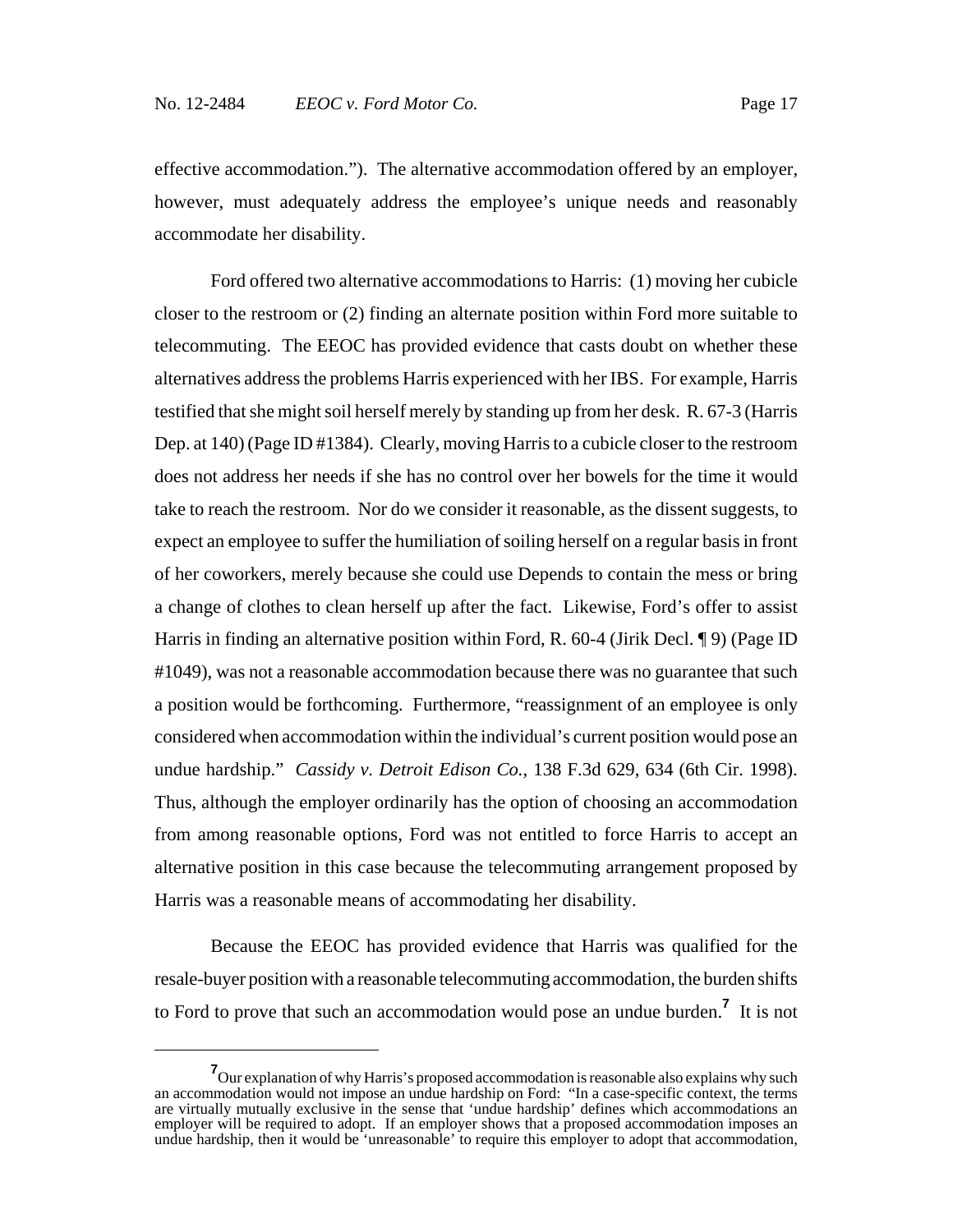sufficient that an employer shows that it will be inconvenienced in some way by the proposed accommodation: "We may assume that any accommodation would entail some hardship on the Company, but . . . undue hardship is something greater than hardship, and an employer does not sustain his burden of proof merely by showing that an accommodation would be bothersome to administer or disruptive of the operating routine." *Draper v. U.S. Pipe & Foundry Co.*, 527 F.2d 515, 520 (6th Cir. 1975) (internal quotation marks omitted). The ADA directs us to consider several factors when determining whether an accommodation imposes an undue hardship on an employer: (1) "the nature and cost of the accommodation," (2) the financial and personnel resources of the affected facility, (3) the resources of the employer as an entity, and (4) the structure and functions of the employer's workforce. 42 U.S.C. § 12111(10)(B). Although setting up a home workstation for Harris might entail some cost, considering Ford's financial resources and the size of its workforce, this cost is likely to be de minimis. Indeed, Ford has created a written policy in which it pledges to absorb these costs for all employees approved to telecommute. R. 60-11 (Telecommuting Policy at 5–6) (Page ID #1106–07). Therefore, Ford has not met its burden of proving that a telecommuting accommodation, even if reasonable, would create an undue hardship.

The EEOC has provided evidence that Harris is "otherwise qualified" for the resale-buyer position, either because her physical presence is not "essential" or because she requested a reasonable accommodation for her disability. It is important, at this juncture, to clarify that we are not rejecting the long line of precedent recognizing predictable attendance as an essential function of most jobs. Nor are we claiming that, because technology has advanced, most modern jobs are amenable to remote work arrangements. As we discussed above, many jobs continue to require physical presence because the employee must interact directly with people or objects at the worksite. *See, e.g.*, *Melange*, 482 F. App'x at 84 (custodian). We are merely recognizing that, given the state of modern technology, it is no longer the case that jobs suitable for telecommuting are "extraordinary" or "unusual." *Vande Zande*, 44 F.3d at 545; *Smith*,

regardless whether another employer, in a different factual context, may be required to adopt that same accommodation." *Monette*, 90 F.3d at 1183 n.10.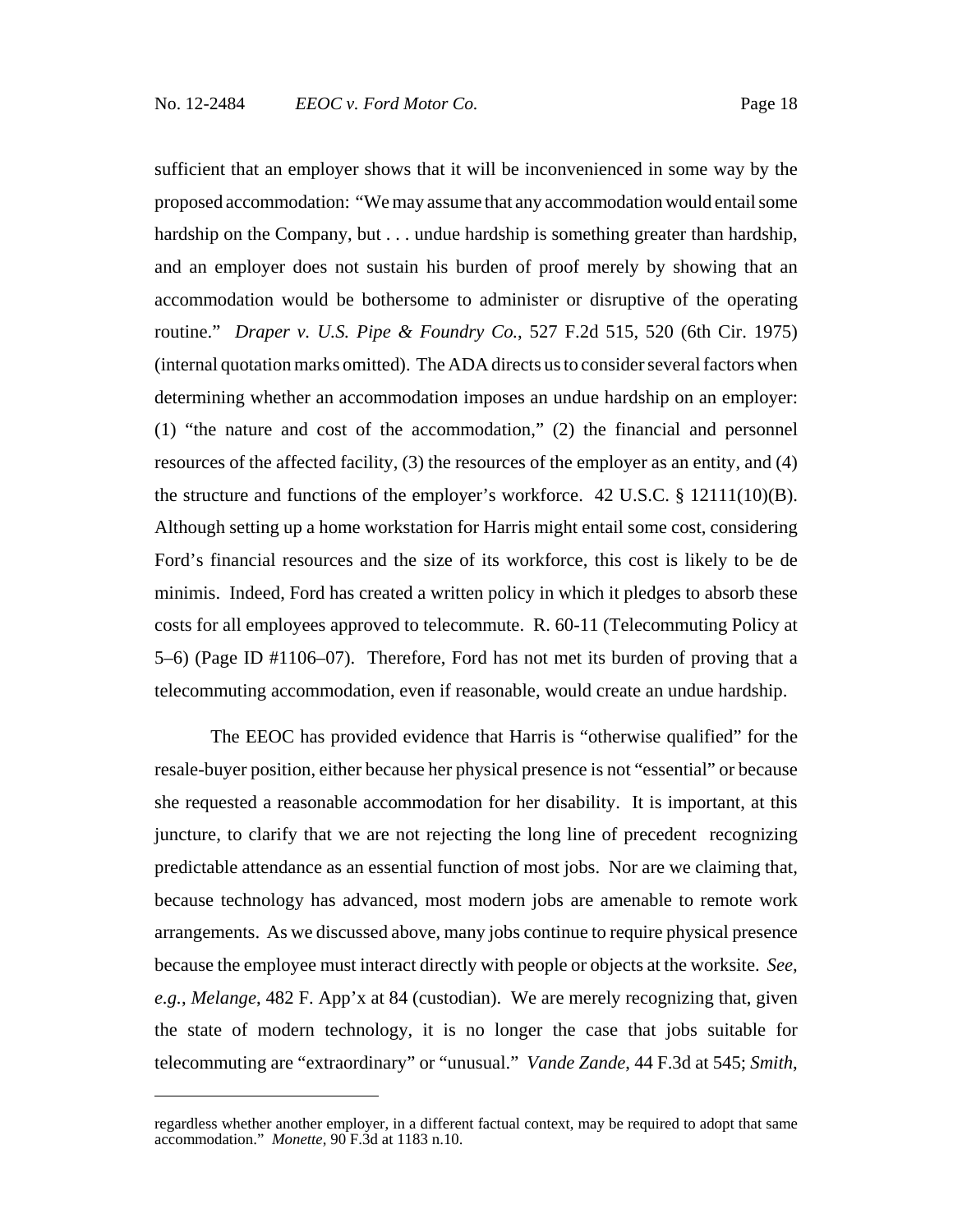129 F.3d at 867–68. When we decided *Smith* in 1997, we responded to the world as it then existed; however, in the intervening years, communications technology has advanced to the point that it is no longer an "unusual case where an employee can effectively perform all work-related duties from home." *Smith*, 129 F.3d at 867–68. In this case, we respond to the world as it exists now, and conclude that there is a genuine dispute of material fact regarding whether Harris can perform all of her job duties from a remote location. Accordingly, we reverse the district court's grant of summary judgment on the failure-to-accommodate claim.

#### **IV. ADA RETALIATION CLAIM**

The EEOC argues that Harris began receiving negative reviews and was ultimately terminated in retaliation for filing an EEOC charge based on Ford's failure to accommodate her disability. The ADA prohibits discrimination "against any individual because such individual has opposed any act or practice made unlawful by [the ADA] or because such individual made a charge . . . under [the ADA]." 42 U.S.C. § 12203(a). A plaintiff may prove retaliation claims using the *McDonnell Douglas* burden-shifting framework: The plaintiff bears the initial burden of proving a prima face case, then the burden shifts to the defendant to articulate a legitimate, nondiscriminatory reason for its actions, and finally the burden shifts back to the plaintiff to prove that the defendant's proffered reason is pretext for discrimination. *See Penny v. United Parcel Serv.*, 128 F.3d 408, 417 (6th Cir. 1997).

To establish a prima facie case of retaliation, a plaintiff must show that (1) she engaged in protected activity, (2) she suffered an adverse employment action, and (3) there was a causal link between the protected activity and the adverse employment action. Harris's EEOC charge filed on April 23, 2009 was "protected activity," *see* 42 U.S.C. § 12203(a), and her subsequent poor performance reviews and termination were adverse employment actions. The EEOC has also provided evidence of a causal connection between the EEOC charge and Harris's poor reviews and termination. Because approximately four months passed between the EEOC charge and Harris's termination, temporal proximity alone does not establish causation in this case. *See*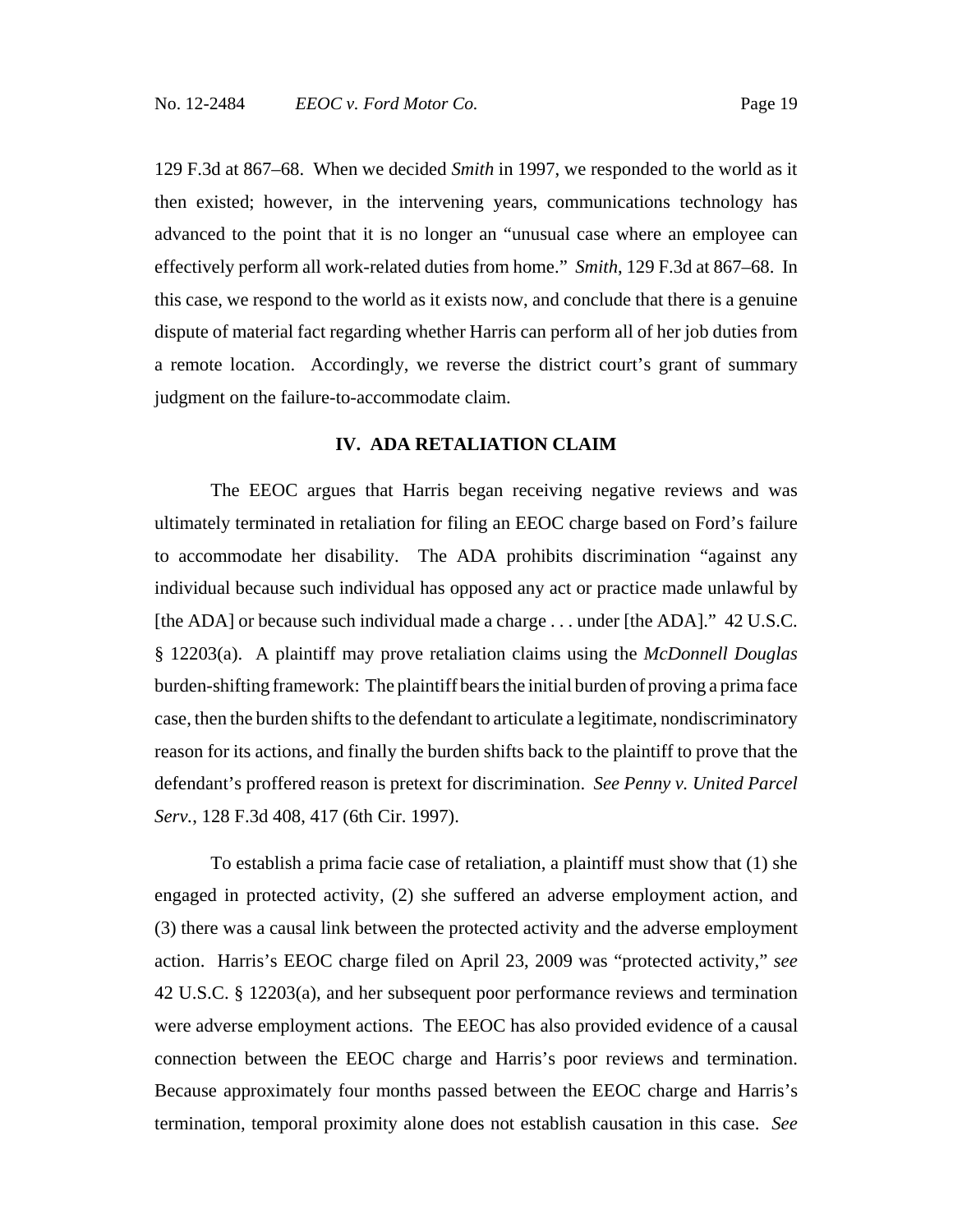*Mickey v. Zeidler Tool & Die Co.*, 516 F.3d 516, 525 (6th Cir. 2008) (reasoning that temporal proximity alone was sufficient to establish causation when an employer terminated an employee on the same day that he learned of the employee's EEOC complaint). However, a plaintiff can prove causation when she can "couple temporal proximity with any . . . other evidence of retaliation." *Id.* at 525. A relatively short period of time elapsed between Harris's EEOC charge in late April and her ultimate termination in early September, and the EEOC has presented evidence that other retaliatory conduct also occurred during this period. For example, after Harris filed her EEOC charge, her immediate supervisor began conducting intimidating one-on-one meetings with her and held a meeting with all of her coworkers to discuss her attendance problems. R. 60-6 (Harris Dep. at 218–24) (Page ID #1066–67); R. 60-2 (Gordon Decl. ¶ 19) (Page ID #1038). Harris also began receiving negative performance reviews for the first time after she filed her EEOC charge. R. 60-16 (2009 Interim Perf. Rev.) (Page ID #1140–42). Taken together, the examples of negative treatment from Ford supervisors along with the close temporal proximity between the EEOC charge and Harris's termination, are sufficient evidence to create a genuine dispute as to the existence of a causal connection.

Ford responds to Harris's prima facie case of retaliation by asserting that its decision to place her on a PEP and terminate her were legitimate and nondiscriminatory business decisions made in response to her negative performance reviews. Although Harris was under the impression that her performance was strong enough to earn an "excellent plus" evaluation, Ford consistently rated Harris as falling within the bottom quartile of her peer group. R. 60-2 (Gordon Decl. ¶ 13) (Page ID #1034–35). Harris's performance reviews and testimony from her supervisors demonstrate that she struggled with several important metrics of job performance, including interpersonal relations, keeping current on paperwork, and completing accurate purchase orders. *Id.* ¶¶ 13–25 (Page ID #1034–40). Furthermore, after Harris was placed on a PEP, she failed to achieve any of the objectives identified in the plan. *Id.* ¶¶ 20–25 (Page ID #1039–40). These critical failings provided a legitimate basis upon which Ford could have decided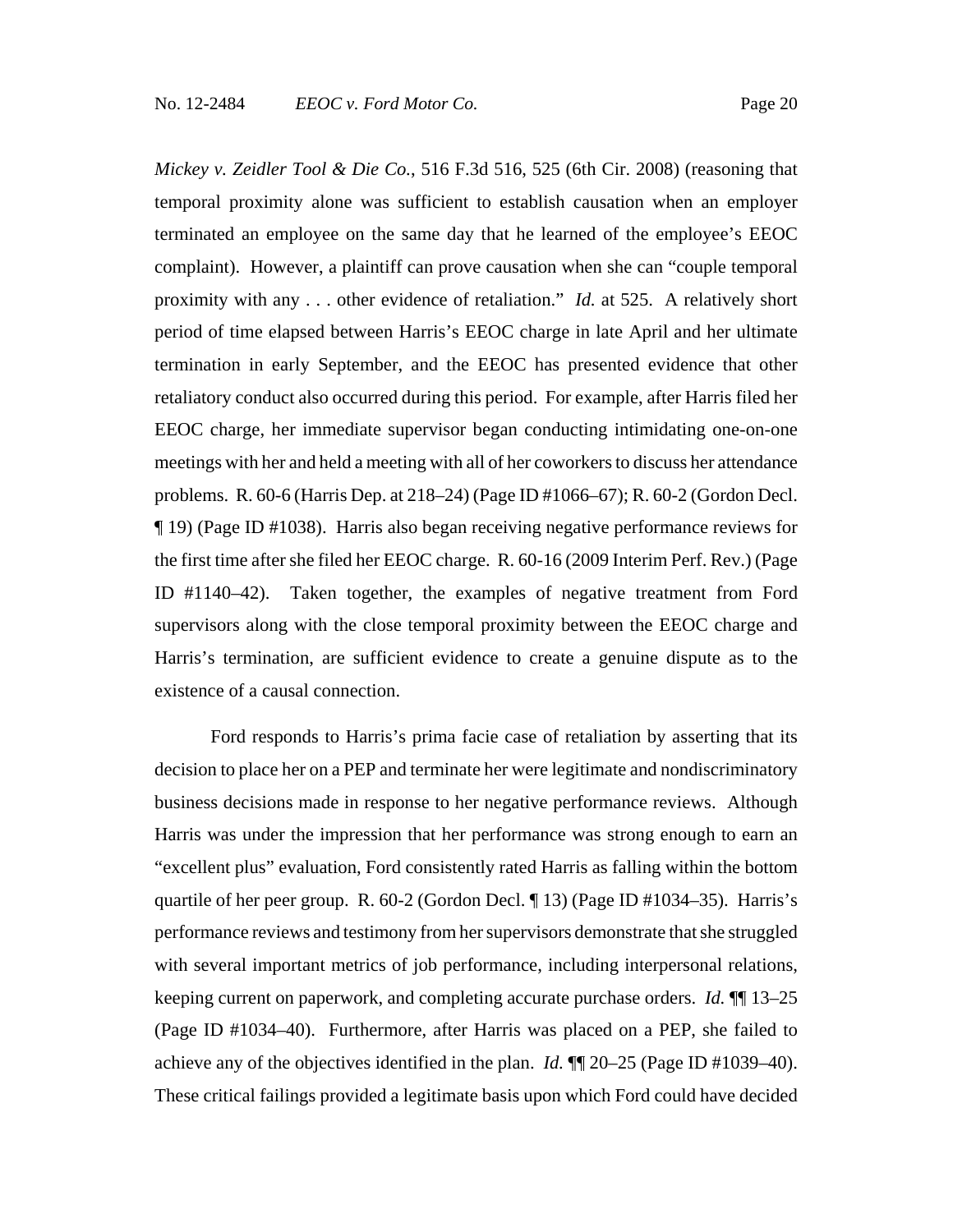to take disciplinary action against Harris and, after she failed to improve, terminate her employment.

Thus, the burden shifts back to the EEOC to prove that Ford's proffered reason for terminating Harris is pretext for discrimination. Once a plaintiff has established a prima facie case, summary judgment is ordinarily inappropriate because the question of pretext centers on a factual inquiry: "[I]n discrimination and retaliation cases, an employer's true motivations are particularly difficult to ascertain, thereby frequently making such factual determinations unsuitable for disposition at the summary judgment stage." *Singfield v. Akron Metro. Hous. Auth.*, 389 F.3d 555, 564 (6th Cir. 2004) (citing *U.S. Postal Serv. Bd. of Governors v. Aikens,* 460 U.S. 711, 716 (1983)). A plaintiff can show that an employer's purported reason for taking an adverse employment action is pretextual if it (1) "had no basis in fact," (2) "did not actually motivate the employer's action," or (3) was "insufficient to motivate the employer's action." *Chen v. Dow Chem. Co.*, 580 F.3d 394, 400 (6th Cir. 2009).

When viewed in a light favorable to Harris, the evidence suggests that Harris's performance failings did not actually motivate Ford's decisions to discipline her and terminate her employment. Although many of Harris's performance deficiencies were ongoing problems, they prompted a negative review only after Harris filed her EEOC charge. *Compare* R. 60-14 (2006 Perf. Rev.) (Page ID #1130–35); R. 60-12 (2007 Perf. Rev.) (Page ID #1117–22); R. 60-13 (2008 Perf. Rev.) (Page ID #1123–29) *with* R. 60- 16 (2009 Interim Perf. Rev.) (Page ID #1140–42). In addition, a reasonable jury could infer that the PEP was designed to set Harris up to fail: One of Harris's PEP goals was to eliminate a backlog of paperwork, *id.* ¶ 22 (Page ID #1039), but Harris testified that the paperwork was pending only because she needed to wait on responses from suppliers and coworkers.**<sup>8</sup>** R. 60-6 (Harris Dep. at 264) (Page ID #1077). Viewed in a light

<sup>&</sup>lt;sup>8</sup>The dissent challenges our conclusion that a reasonable jury could conclude that the PEP set Harris up to fail by noting that the paperwork tasks designated in the PEP "were important duties of the resale buyer position." That is true, but the question is not whether the duties identified in the PEP were integral to the position; rather, the question is whether the duties were achievable within the 30-day window provided for in the PEP. On review of a motion for summary judgment, we accept as true Harris's testimony that she was unable to complete her paperwork because she needed information from coworkers and suppliers that was not forthcoming. Therefore, drawing all reasonable inferences in Harris's favor,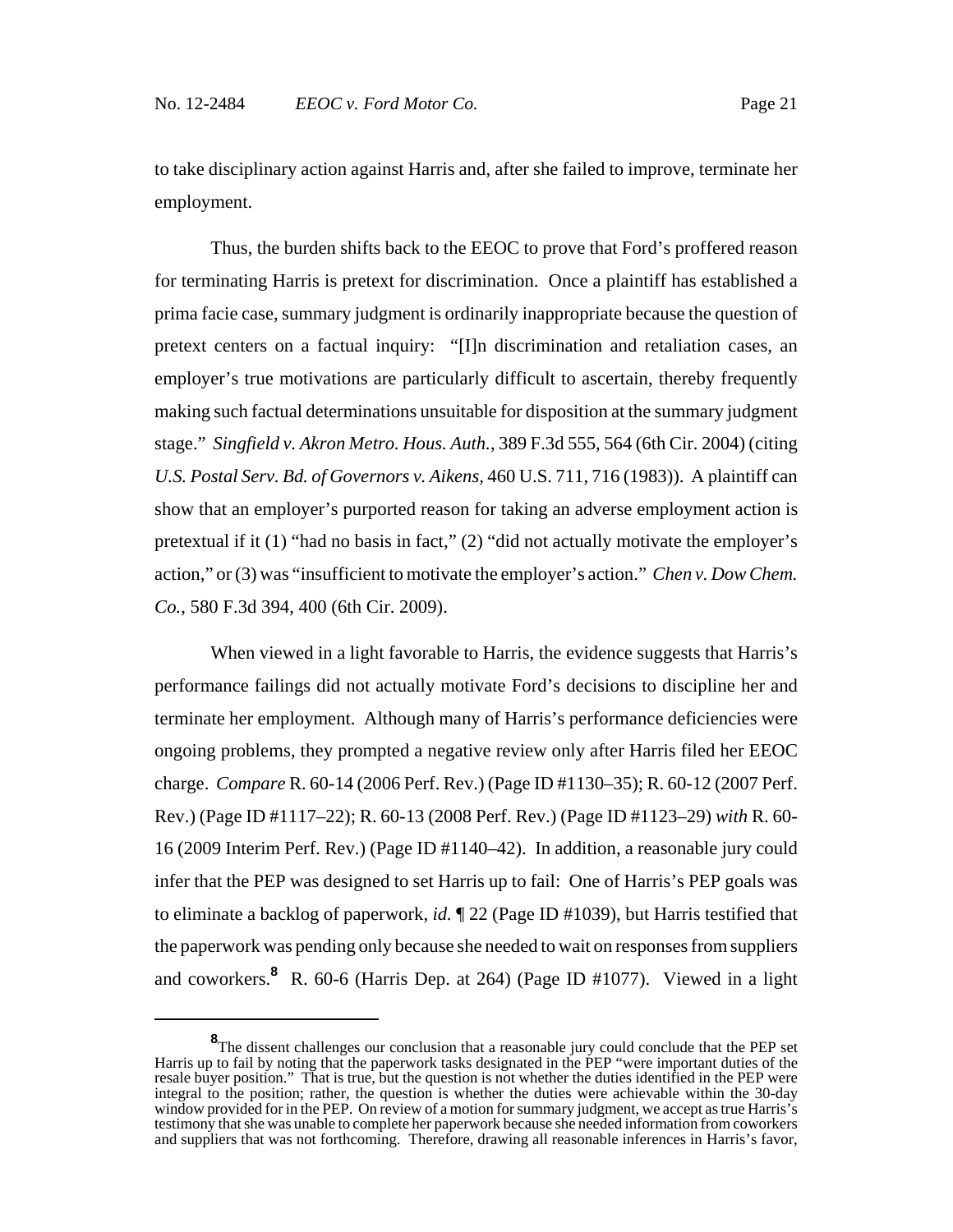favorable to Harris, this evidence creates a genuine dispute as to whether Ford was truly motivated by retaliatory intent or by a reasoned business decision to terminate an underperforming employee. The EEOC has presented evidence on which a reasonable jury could conclude that Ford retaliated against Harris for filing a charge of discrimination with the EEOC. Therefore, we reverse the district court's grant of summary judgment.

#### **V. CONCLUSION**

For the foregoing reasons, we **REVERSE** the district court's grant of summary judgment to Ford and **REMAND** for further proceedings consistent with this opinion.

a reasonable jury could conclude that the PEP was designed in a way that prevented her from being successful.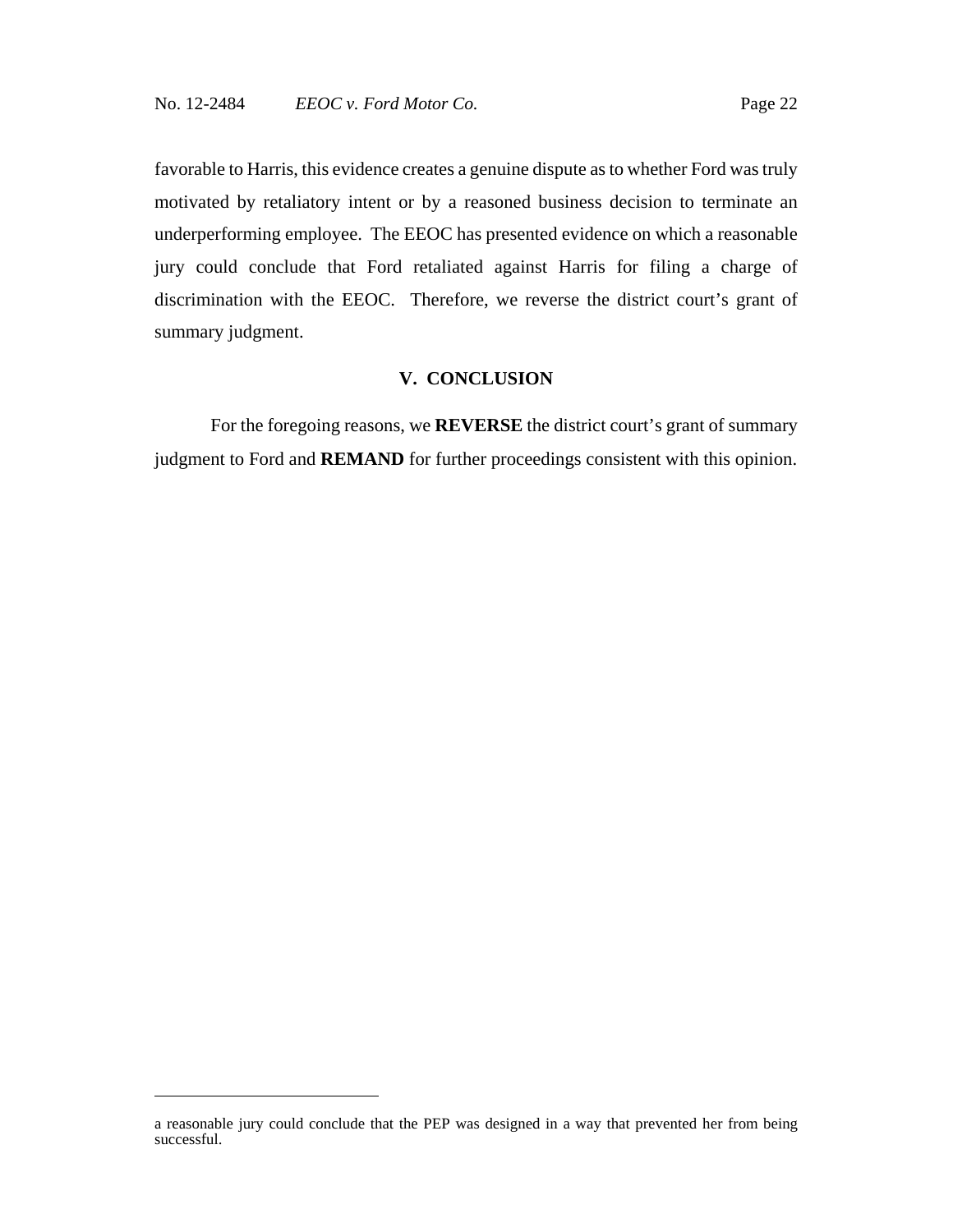## **DISSENT \_\_\_\_\_\_\_\_\_\_\_\_\_\_\_\_\_\_**

**\_\_\_\_\_\_\_\_\_\_\_\_\_\_\_\_\_\_**

McKEAGUE, Circuit Judge, dissenting. The majority holds that a telecommuting arrangement allowing an employee to telecommute four out of five days of the workweek on a spur-of-the-moment, unpredictable basis is a reasonable accommodation under the ADA for a position that involves routine face-to-face interactions. The stated law of this circuit, however, is that attending work on a regular, predictable schedule is an essential function of a job in all but the most unusual cases, namely, positions in which *all* job duties can be done remotely. The majority further holds that an employee's flat-out rejection of an employer's offer to help her find another position does not constitute an alternative reasonable accommodation, despite the fact that the reason talks could not evolve to a point of identifying a specific position was because of the employee's refusal to consider the possibility. Finally, the majority holds that terminating an employee for repeated performance and interpersonal shortfalls could be a pretext for discrimination, even when these shortfalls are undisputed, because the employee filed an EEOC charge. But this circuit requires more: the EEOC must *prove* that Ford's proffered reason is pretext for discrimination, and this the EEOC fails to do. Rather than applying these well-established standards, the majority departs from precedent and fails to credit the overwhelming, uncontroverted evidence offered by Ford. Because I disagree with the majority's analysis of the ADA discrimination claim as well as the ADA retaliation claim, I respectfully dissent.

#### I.

### A.

The EEOC has simply failed to show that Harris could perform the essential functions of her job while telecommuting up to eighty percent of the workweek, or four out of five days, on an unpredictable schedule. The ADA protects qualified individuals "who, with or without reasonable accommodation, can perform the essential functions of the employment position[.]" 42 U.S.C. § 12111(8). The ADA requires courts to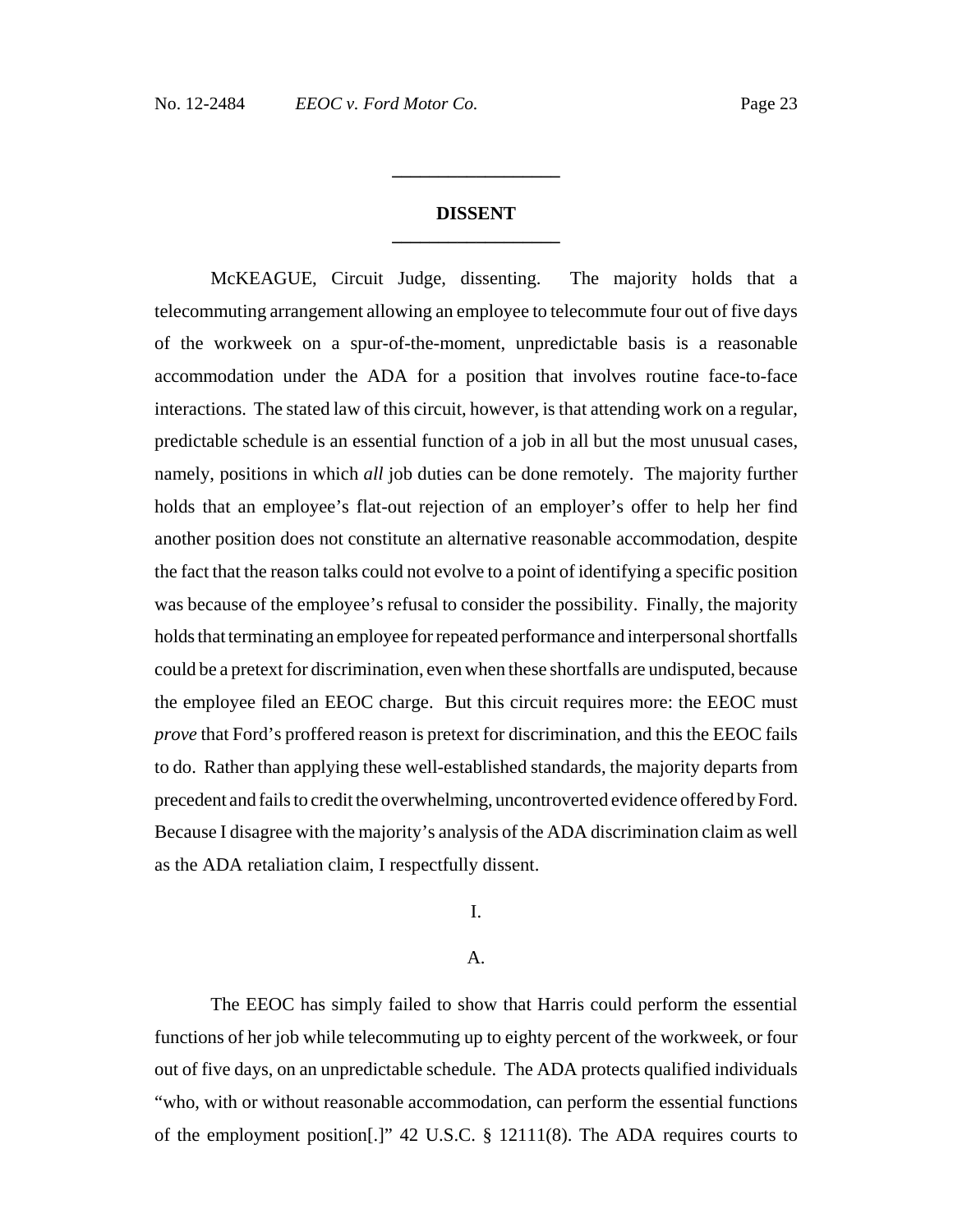consider the employer's business judgment when determining the essential functions of a job. *Keith v. Cnty. of Oakland*, 703 F.3d 918, 925 (6th Cir. 2013). Moreover, this court has flatly held that "[a]n employee who cannot meet the attendance requirements of the job at issue cannot be considered a qualified individual protected by the ADA." *See Gantt v. Wilson Sporting Goods Co*., 143 F.3d 1042, 1047 (6th Cir. 1998) (internal quotation marks omitted); *see also Keith*, 703 F.3d at 923 ("The ADA defines 'discriminate' to include the failure to provide reasonable accommodation to an otherwise qualified individual with a disability, unless doing so would impose an undue hardship on the employer's business.").

The majority states that Harris was a qualified individual based on two theories: either by eliminating the requirement of regular, predictable job attendance, or by permitting an unpredictable telecommuting arrangement that served as a work-around to regular job attendance. These "alternatives" are two sides of the same coin. Really, the EEOC's ADA discrimination claim turns on one question, summed up by one of our sister circuits as follows: "Just how essential is showing up for work on a predictable basis?" *Samper v. Providence Saint Vincent Med. Ctr*., 675 F.3d 1233, 1235 (9th Cir. 2012).**<sup>1</sup>**

This circuit has already addressed that question, and held that "excessive absenteeism" renders an individual unqualified under the ADA as a matter of law, *Brenneman v. MedCentral Health Sys*., 366 F.3d 412, 419 (6th Cir. 2004), except in the "unusual case where an employee can effectively perform *all* work-related duties at home" without a substantial reduction in the quality of performance, *Smith v. Ameritech*, 129 F.3d 857, 867 (6th Cir. 1997) (emphasis added). The majority cannot contend that

**<sup>1</sup>** In addressing regular workplace attendance in the context of ADA discrimination claims, the Ninth Circuit reasoned as follows:

Indeed, [the employee's] request [to not show up for work] so far exceeds the realm of reasonableness that her argument leads to a breakdown in well-established ADA analysis. In most cases, the essential function and reasonable accommodation analyses are separate: first, a court inquires as to the job's essential functions, after which the plaintiff must establish that she can perform those functions with or without reasonable accommodations. [Here, the employee] essentially asks for a reasonable accommodation that exempts her from an essential function, causing the essential functions and reasonable accommodation analyses to run together.

*Samper*, 675 F.3d at 1240 (internal citation omitted).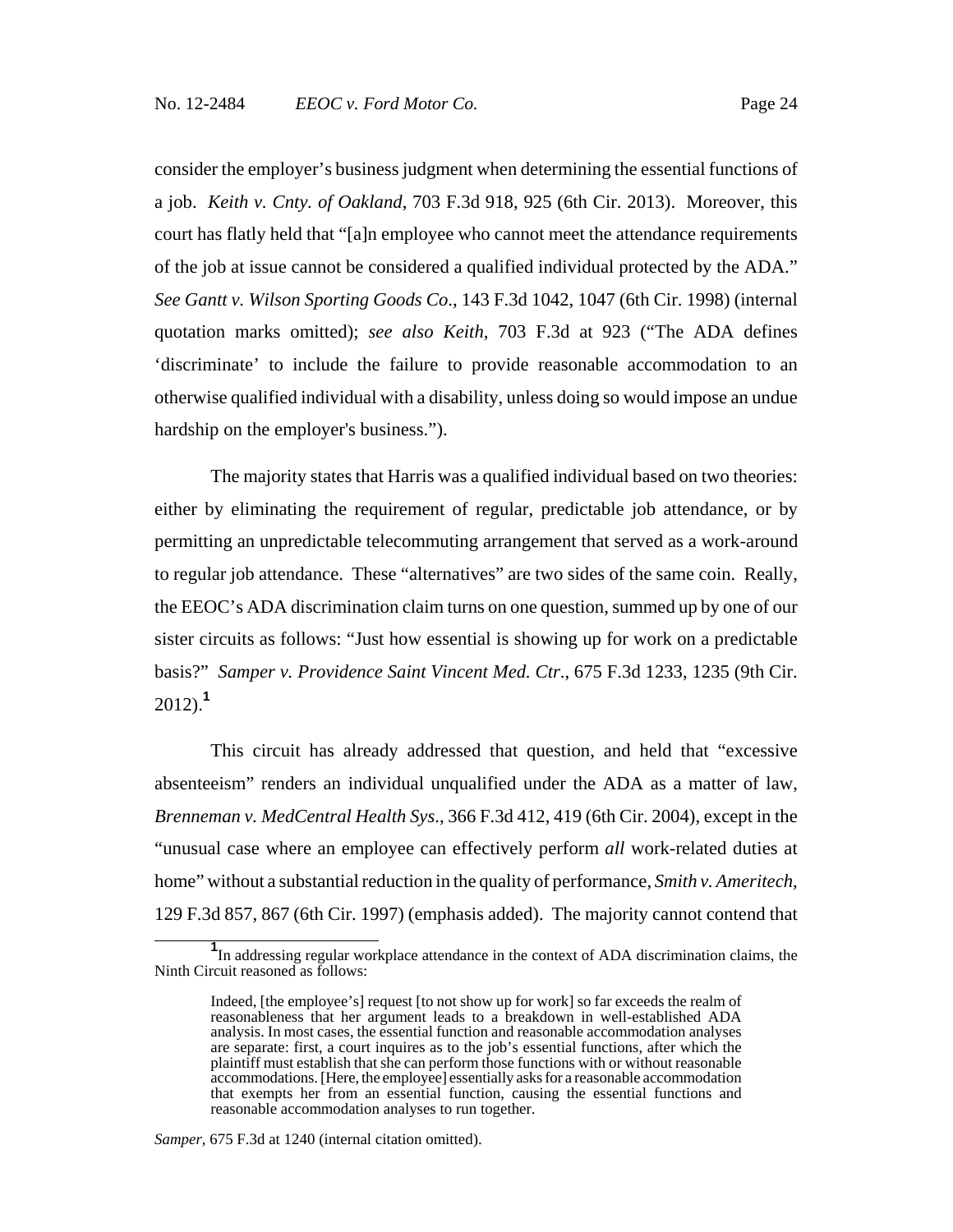Harris's circumstances constitute such an "unusual case," and so the majority instead

asserts that regular, predictable attendance is not an essential function of all jobs, states that Harris's position does not actually *require* showing up for work—despite the undisputed evidence in the record that many resale buyer duties could not be done at home—and notes that technology has advanced. I would instead follow this court's well-established precedent and affirm the district court's grant of summary judgment to Ford.

This court's precedent clearly states that an employee who cannot satisfy an employer's basic attendance requirements is unqualified under the ADA as a matter of law. *Brenneman*, 366 F.3d at 418–19. We based our conclusion on evidence that the employee's being absent from the workplace created strain on his coworkers, and on testimony from the employee's supervisor that attendance was an essential function of the position. *Id.* at 420. Of course, Ford has presented such evidence here: Ford's managers, as well as the other resale buyers, are in universal agreement that the resale buyer position requires face-to-face communications, and Harris's chronic, unpredictable absences—as well as the repeated errors she made while working from home—created considerable strain on the rest of the team. Yet the majority fails to credit this evidence, dismissing the commonsense conclusion that regular, predictable attendance is an essential function of almost every job, a move at odds with not only this circuit's precedent but also the case law of our sister circuits. *See, e.g.*, *Colón-Fontánez v. Municipality of San Juan*, 660 F.3d 17, 33 (1st Cir. 2011) ("This Court—as well as the majority of circuit courts—has recognized that attendance is an essential function of any job." (internal quotation marks omitted)); *Vandenbroek v. PSEG Power, CT LLC*, 356 F. App'x 457, 460 (2d Cir. 2009) (noting that "regularly attending work is an essential function of virtually every job" (internal quotation marks omitted)); *Mason v. Avaya Commc'ns, Inc.*, 357 F.3d 1114, 1119 (10th Cir. 2004) (observing the conclusion of most courts that "physical attendance in the workplace is itself an essential function of most jobs"); *EEOC v. Yellow Freight Sys., Inc.*, 253 F.3d 943, 949 (7th Cir. 2001) (en banc) ("Common sense dictates that regular attendance is usually an essential function in most every employment setting; if one is not present, he is usually unable to perform his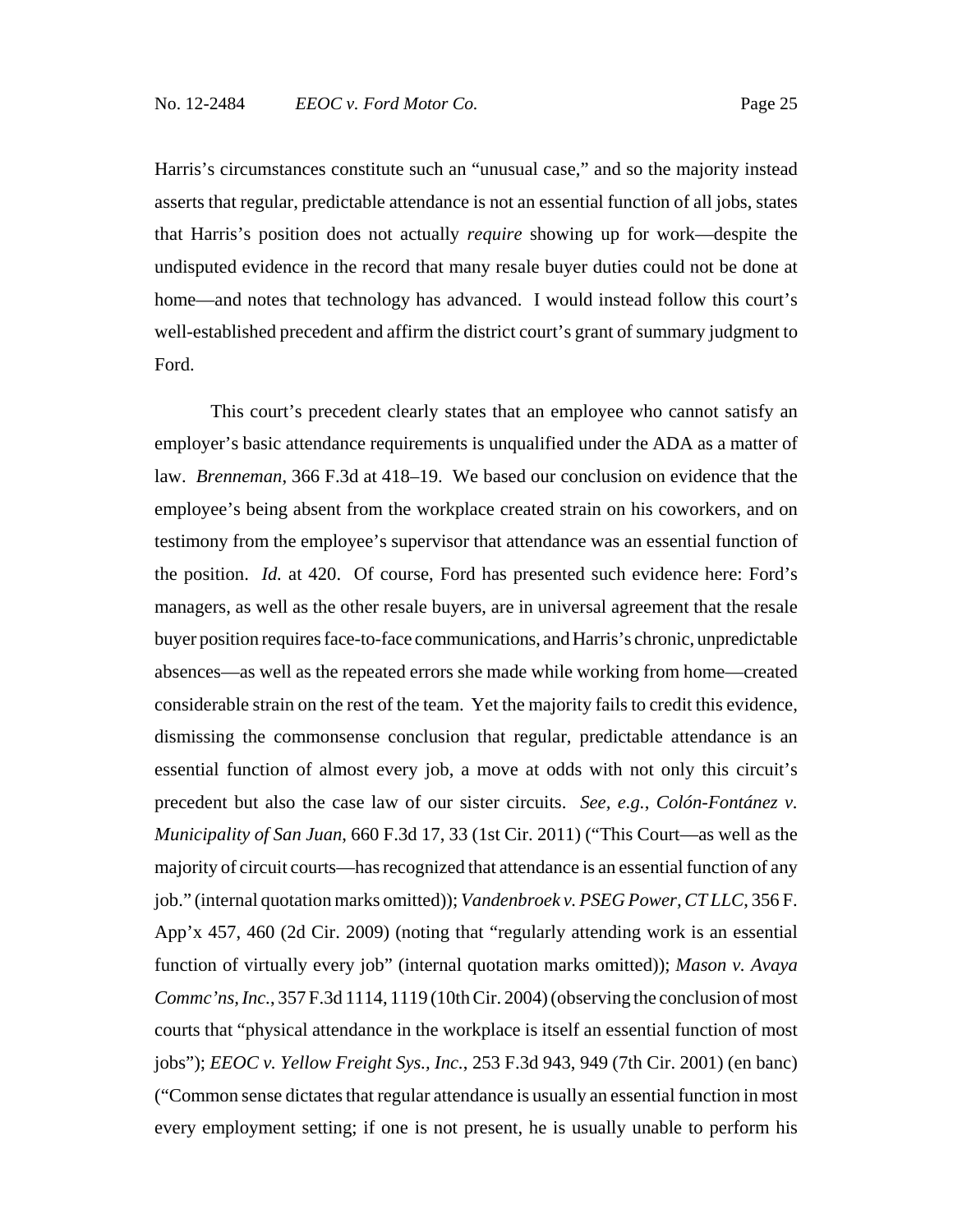job."); *Davis v. Florida Power & Light Co.*, 205 F.3d 1301, 1306 (11th Cir. 2000) (noting that job presence is "an essential function of a job"); *Browning v. Liberty Mut. Ins. Co.*, 178 F.3d 1043, 1048 (8th Cir. 1999) ("Further, it is axiomatic that in order for [an employee] to show that she could perform the essential functions of her job, she must show that she is at least able to show up for work.").

Moreover, we addressed whether the ADA compels employers to provide workat-home arrangements in *Smith v. Ameritech*, and held that an employee's requested accommodation to telecommute, in light of his job duties, was unreasonable as a matter of law. 129 F.3d at 867–68. We determined that it would only be the "unusual case where an employee can effectively perform *all* work-related duties at home" that would create a genuine issue of fact. *Id.* (emphasis added). We reasoned that the ADA does not require employers to permit work-at-home arrangements when they adversely affect productivity and work performance. *Id.* at 867. The EEOC falls far short of establishing that this is the "unusual case" because Harris cannot complete "*all* work-related duties at home." *Id.* (emphasis added). I agree with the majority that teleconferencing is more commonplace today, and that the class of jobs in which all duties can be done at home has likely increased over the last few years. However, the fact that some *other* jobs may now fit these criteria does not help the EEOC's case, because such abstractions do not transform the resale buyer position into one of the jobs in which all duties may be done from home.**<sup>2</sup>** Ford has offered overwhelming evidence to support its business judgment that impromptu meetings and problem-solving with the resale buyer team were most effectively handled face-to-face. The EEOC even concedes that the resale buyer position required in-person supplier-site visits, an important job duty that Harris by definition cannot perform from home. And yet the majority fails to credit this evidence and apply this circuit's well-established standard.

**<sup>2</sup>** Additionally, the majority's discussion of flex-time arrangements as compared to telecommunication arrangements does not change the analysis. Again, the law of this circuit is that regular, predictable work attendance is essential except in very unusual cases. *See Ameritech*, 129 F. 3d at 867. Harris's case simply does not meet that requirement. And the reality of the resale buyer position is that it requires in-person site visits and face-to-face teamwork, neither of which can be completed via telecommunication, regardless of whether Harris is available from home during normal work hours.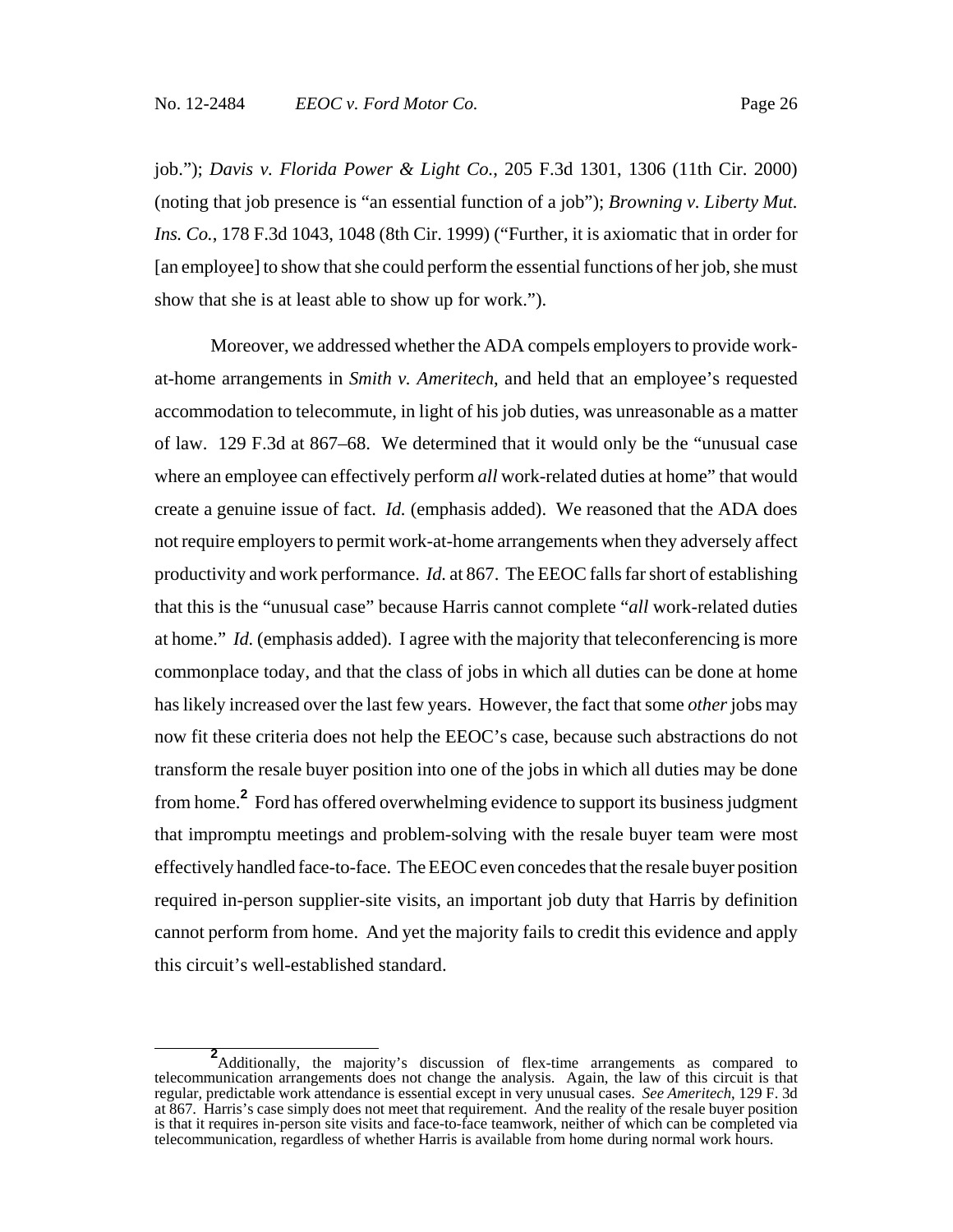The evidence offered by the EEOC on which the majority rests its conclusion consists only of the fact that Ford provided other resale buyers with the option of telecommuting on a more limited basis, and Harris's self-serving testimony that the "vast majority" of her job could be completed pursuant to a telecommuting arrangement. First, the EEOC's mention of Ford's telecommuting policy,<sup>3</sup> specifically Ford's flexibility in offering other resale buyers the option of telecommuting one to two days per week on a predictable schedule—provided that the telecommuting resale buyer would report to work should an emergency arise—does nothing to advance the EEOC's claim that unpredictable attendance, or that telecommuting up to four days per week, is reasonable for resale buyers. The difference between one or two days versus four days speaks for itself. Furthermore, in ignoring the difference between predictable and unpredictable attendance, the majority fails to recognize that an "employer is generally permitted to treat regular attendance as an essential job requirement and *need not accommodate erratic or unreliable attendance*." *Basden v. Prof'l Transp., Inc*., 714 F.3d 1034, 1037 (7th Cir. 2013) (emphasis added).

Second, Harris's personal opinion that her work could be done via telecommuting is also insufficient to raise a genuine issue of fact. There is a good reason courts "are reluctant to allow employees to define the essential functions of their positions based solely on their personal viewpoint and experience." *Mason*, 357 F.3d at 1122. This is because any employee could provide a court with "self-serving testimony" that her job was amenable to telecommuting. *Id.* Harris's subjective opinion lacks any support in the record, as the universal judgment of all of Ford's managers and the other resale buyers refutes what Harris claims. And the EEOC cannot contest the repeated pricing and reporting errors that Harris made while working from home. Without requiring more evidence than a plaintiff's self-serving testimony, the majority has dramatically reduced what a plaintiff must show in order to withstand a summary judgment motion in an ADA discrimination claim.

**<sup>3</sup>** It bears mentioning that Ford's telecommuting policy makes clear that telecommuting is not an entitlement and that a specific telecommuting schedule unique to each employee must be approved in advance.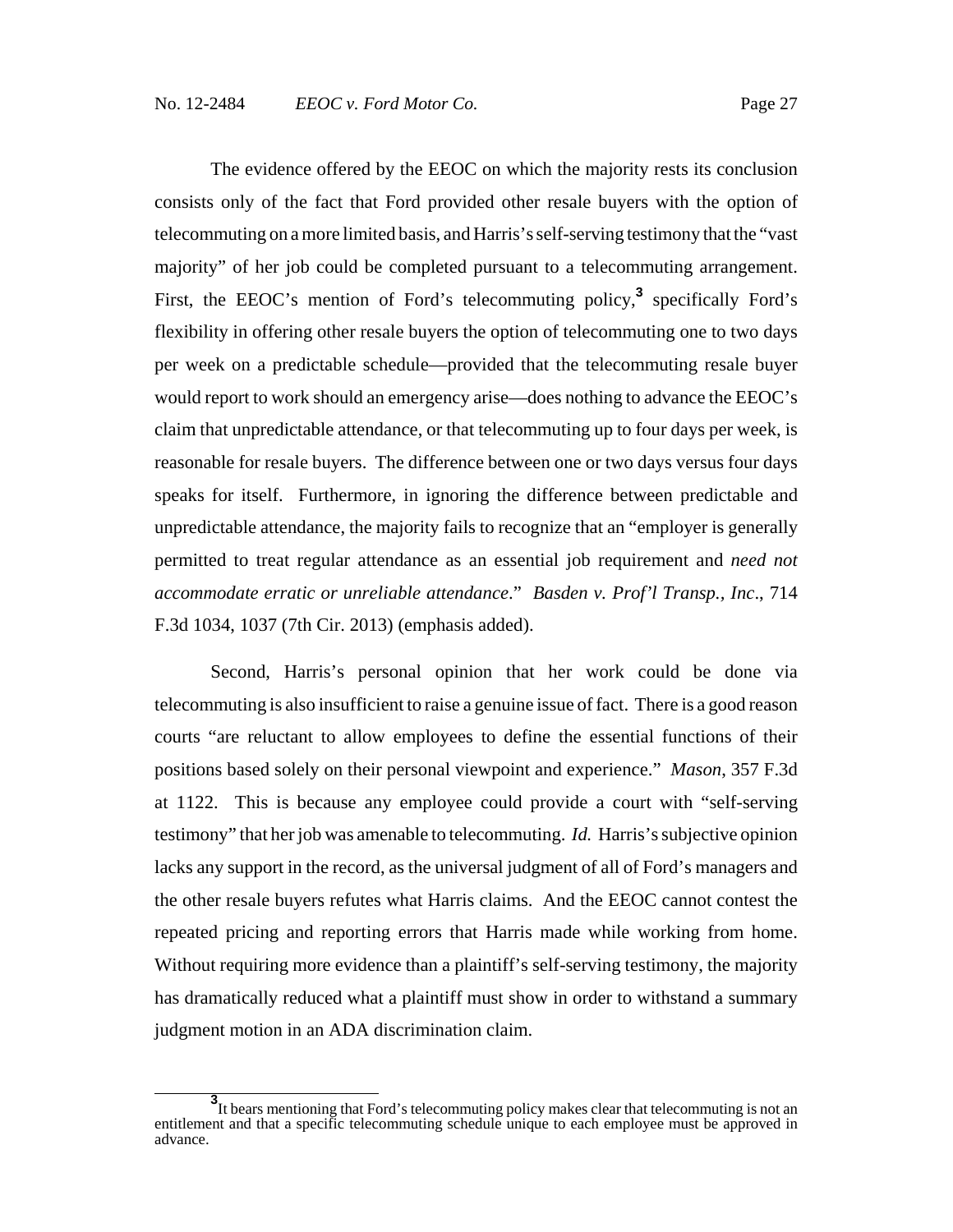The majority, however, reasons that this case is different—not the "unusual case" described in our case law, *see Ameritech*, 129 F.3d at 867, but different—because Harris's position does not actually *require* face-to-face interactions. Except that it does: the record is clear that the position requires supplier-site visits, which by definition need to occur face-to-face.**<sup>4</sup>** It also bears mentioning that the position requires extensive teamwork with the resale buyer team, which includes impromptu meetings. I agree with our sister circuits that regularly attending work on a predictable schedule is an essential function of a job that requires such teamwork. *See Samper*, 675 F.3d at 1237 ("Sometimes [regular work attendance] is required simply because the employee must work as part of a team." (internal quotation marks omitted)); *Mason*, 357 F.3d at 1122 ("[P]hysical attendance at the administration center was an essential function of the service coordinator position because the position required . . . teamwork.") *Hypes v. First Commerce Corp*., 134 F.3d 721, 727 (5th Cir. 1998) ("Furthermore, he was a part of a team and the efficient functioning of the team necessitated the presence of all members . . . it was critical to the performance of his essential functions for [the employee] to be present in the office regularly and as near as possible to normal business hours."); *Vande Zande v. Wisconsin Dep't of Admin*., 44 F.3d 538, 545 (7th Cir. 1995) ("Most jobs in organizations public or private involve team work . . . it would take a very extraordinary case for the employee to be able to create a triable issue of the employer's failure to allow the employee to work at home."). Even the EEOC's own guidance recognizes that an employer is justified in refusing a telecommuting request when, among other things, it would be difficult for a telecommuting employee to participate in frequent "impromptu team meetings" to address ongoing developments. EEOC, Employer Best Practices for Workers with Caregiving Responsibilities, http://www.eeoc.gov/policy/docs/caregiver-best-practices.html (last visited Feb. 11, 2014). Instead of acknowledging this commonsense notion, or affording deference to Ford's business judgment, the majority does precisely what it claims not to do: it acts as

<sup>&</sup>lt;sup>4</sup> Ford has in fact offered evidence to prove that Harris was unable to perform these site visits under her proposed arrangement. As the majority notes, Harris was absent from work more often than not. If Harris's condition is severe enough that she cannot reliably report to Ford's facilities, then she would also not be able to reliably report to the supplier sites for the scheduled visits. Clearly, the fact that Harris could not complete the site visits on schedule is why she was forced to routinely cancel them at the last minute, a practice that frustrated Ford's suppliers.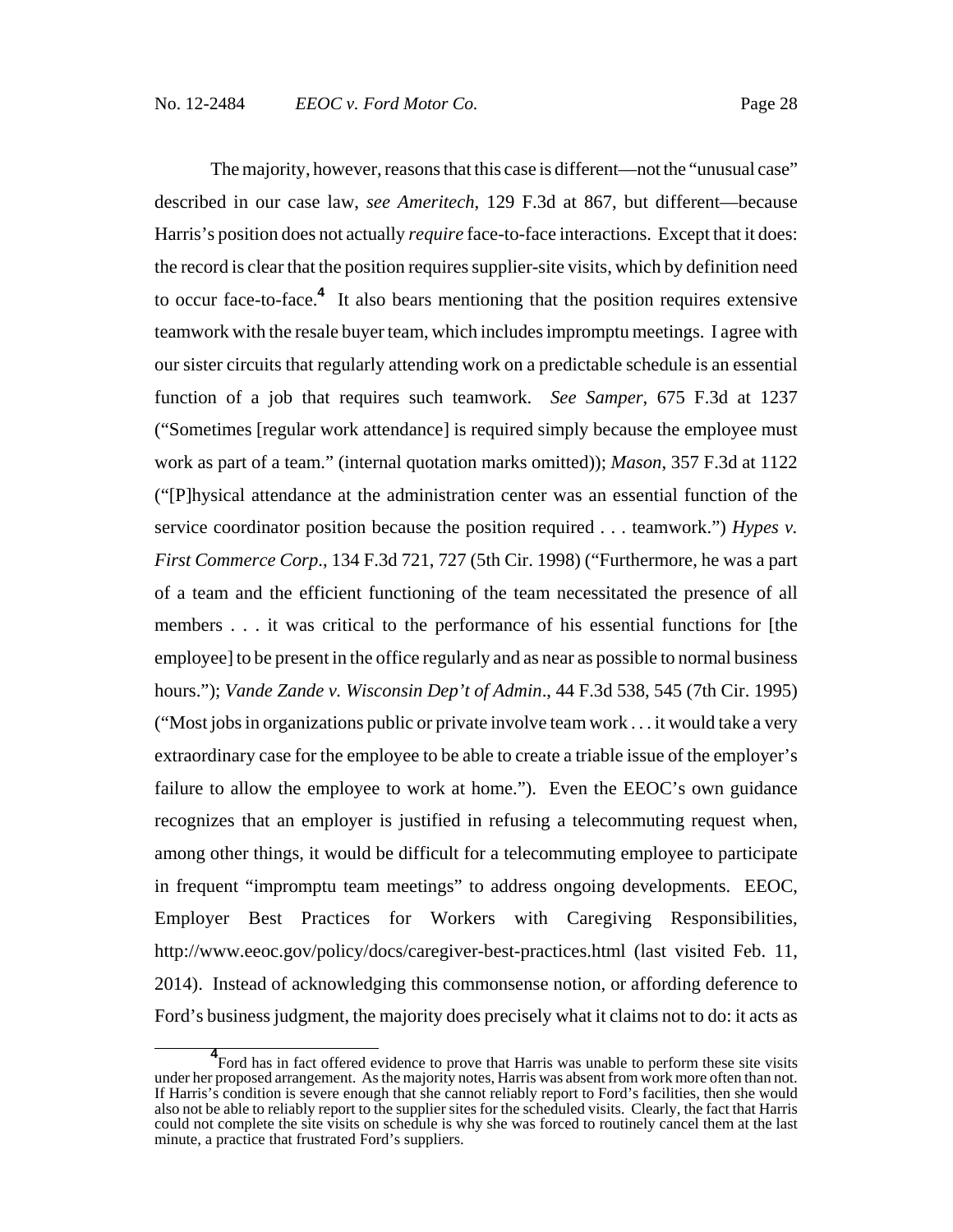a "super personnel department," deciding which positions actually *require* face-to-face interactions and which do not. *See Mason*, 357 F.3d at 1122 (internal quotation marks omitted).

Similarly unconvincing is the majority's observation that "technology has advanced" or that the "world has changed." The fact is that this circuit has reaffirmed the principle that regular attendance is an essential function of almost all jobs as recently as 2012. *See Melange v. City of Ctr. Line*, 482 F. App'x 81, 84 (6th Cir. 2012). But even holding this affirmance aside, I cannot identify anything in the record evidencing a change in the world, let alone anything in the majority opinion explaining how it is a new world in relation to this employee. In this case, the EEOC insists that most—again, not all—of Harris's work could be done using email or computers, and Harris claims that she could interact with stakeholders via conference call. While the majority dismisses our precedent in *Ameritech* and *Brenneman* on the basis that these are "early cases," it cannot be said that email, computers, or conference call capabilities were not available in 1997 or 2004, when these cases were decided. No new technologies are identified by the EEOC or the majority because none are implicated by the facts of this case. As to whether anything has specifically changed in the world with respect to this job in the years since *Ameritech* and *Brenneman* were decided, I can only conclude that the answer is no. I would follow this circuit's well-established precedent and affirm the district court's grant of summary judgment to Ford on the ADA discrimination claim.

## **B.**

Harris also is not a qualified individual under the ADA for the separate reason that she rejected reasonable accommodations offered by Ford. "It is well-settled that 'an employee cannot make his employer provide a specific accommodation if another reasonable accommodation is instead provided.'" *Keever v. City of Middletown*, 145 F.3d 809, 812 (6th Cir. 1998) (quoting *Hankins v. The Gap*, 84 F.3d 797, 800–01 (6th Cir. 1996)). And it is well-established that the "ultimate discretion to choose between effective accommodations" lies with the employer. *Hankins*, 84 F.3d at 800.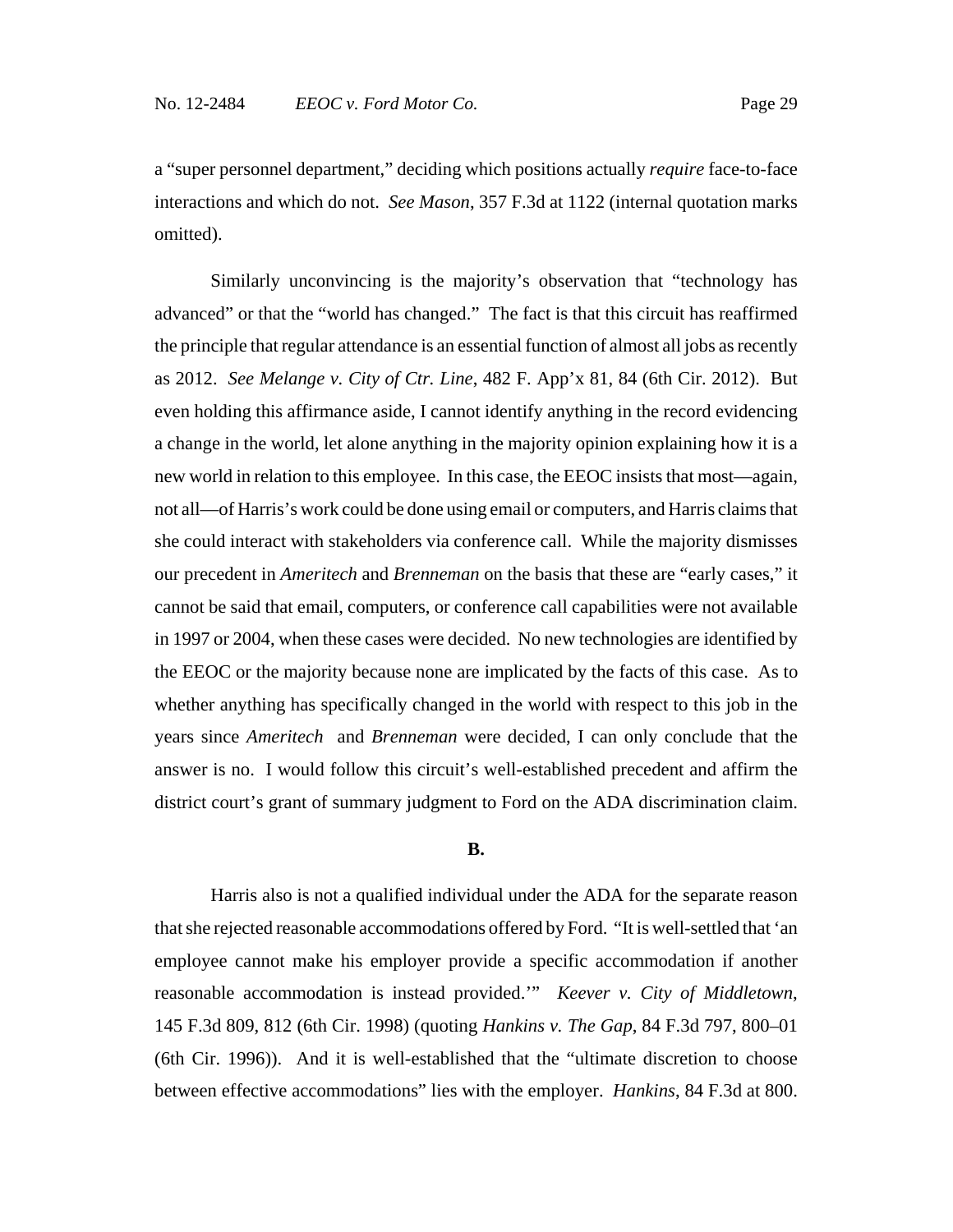Because Harris refused all of Ford's offers to accommodate her, she cannot demand that Ford provide her with a wholly unpredictable telecommuting schedule.

The first accommodation that Harris refused was Ford's offer to move Harris's cubicle closer to the restroom. The majority is correct to note Harris's testimony that she might soil herself merely by standing up, and so it is possible that this accommodation, when viewed in isolation, would not address the challenges caused by her medical condition. But Harris also refused to consider, either in conjunction with having her cubicle moved or separately, wearing Depends, a product designed for incontinence, which would have addressed that challenge. Harris also refused to consider, either in conjunction with having her cubicle moved or separately, bringing a change of clothes to the workplace, which would also have addressed that challenge.

The second accommodation that Harris refused was Ford's offer to assist her in finding within Ford another position with duties more amenable to the frequent, unpredictable telecommuting schedule that she wanted. This court has held that an employer who offers an employee another position has offered that employee a reasonable accommodation. *Keever*, 145 F.3d at 813. Harris rejected Ford's offer because she did not want to "start anew." Unlike the majority, I would find that Harris's refusal to even consider the possibility of another job does not raise an issue of material fact as to whether the offered accommodation was reasonable. Clearly, the reason talks between Ford and Harris never evolved to a place where a specific position was identified was because of Harris's unwillingness to entertain the idea.**<sup>5</sup>** Under the majority's logic, had Harris not flat-out rejected Ford's offer but considered it in earnest, only to later refuse to transfer to a different position out of a fear of "starting anew," *this* would constitute a refusal of a reasonable accommodation. Apparently, an employee who is even less agreeable, who refuses the possibility of the idea at the onset, deserves a different outcome. I disagree. I would find that Harris's flat-out rejection of Ford's

**<sup>5</sup>**<br>Not to mention, the record shows that Harris was difficult to engage in discussion. For example, during the meeting at which the resale buyer team attempted to allocate Harris's workload among the other team members, her coworkers initially found her confrontational. After Harris became emotional and fled the meeting, her coworkers later found her "screaming and crying" in the company restroom, which drove Ford to call security.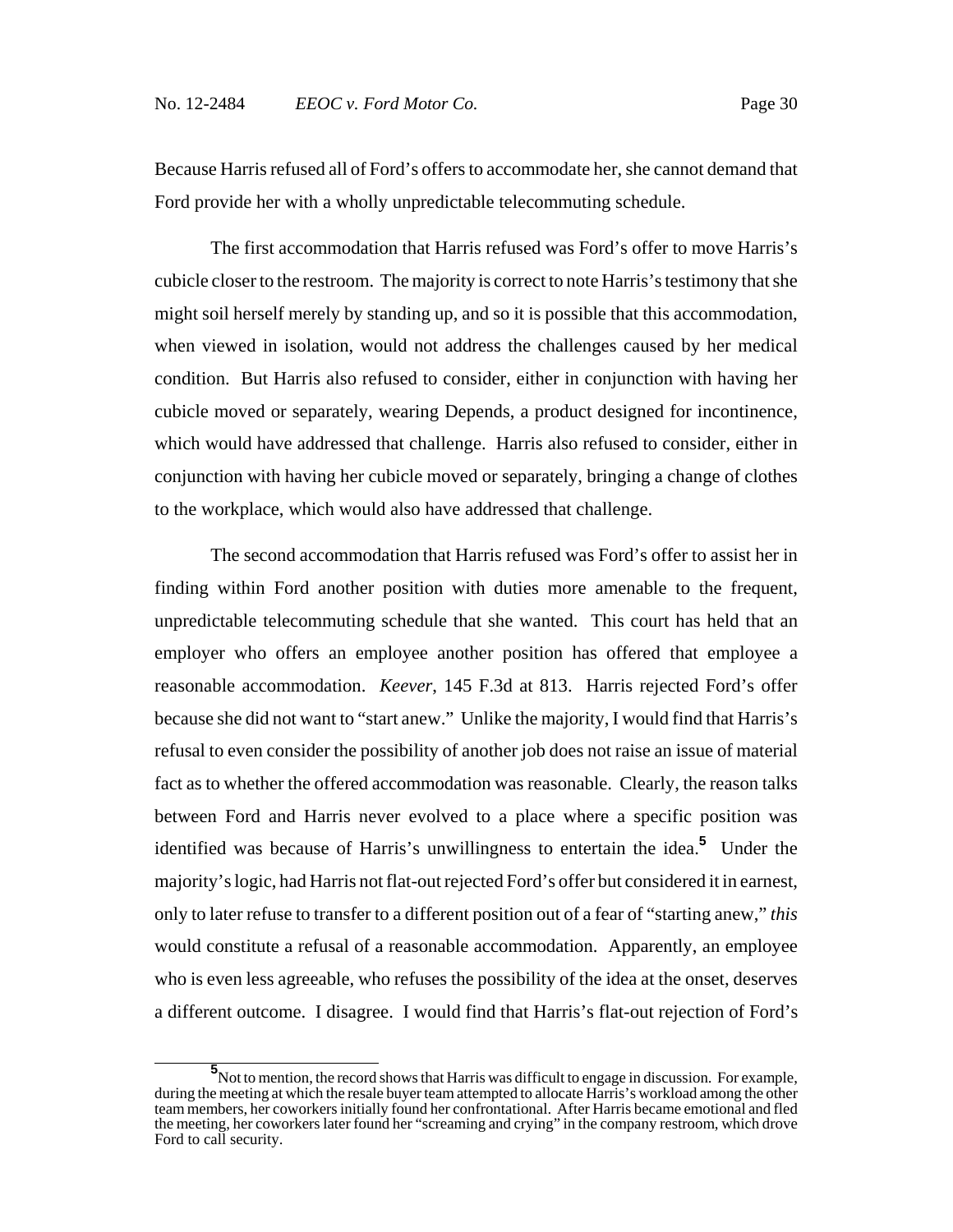offer to transition her to a position more amenable to her scheduling needs did not render Ford's proposed accommodation unreasonable. I would therefore affirm the district court's grant of summary judgment to Ford on the ADA discrimination claim on this alternative basis.

#### **II.**

Secondly, the EEOC simply cannot demonstrate that Ford's reason for terminating Harris's employment was a pretext for discrimination. In this circuit, an employer's "proffered reason cannot be proved to be a pretext 'unless it is shown both that the reason was false, *and* that discrimination [or retaliation] was the real reason.'" *Harris v. Metro. Gov't of Nashville & Davidson Cnty., Tenn*., 594 F.3d 476, 486 (6th Cir. 2010) (quoting *Saint Mary's Honor Ctr. v. Hicks*, 509 U.S. 502, 515 (1993)) (emphasis in original). The EEOC cannot prove either of these points, and so summary judgment for Ford on the EEOC's ADA retaliation claim should be affirmed.

The EEOC admits that Harris frequently did not complete her work and that she had numerous performance and interpersonal issues. Her performance issues included not updating spreadsheets, not doing paperwork, not scheduling required training sessions, not pricing items correctly, and not completing timetables for finishing projects. Her performance issues as well as her interpersonal difficulties caused Ford financial loss and harmed its customer service operations. The majority's claim that a reasonable jury could find that Harris's PEP was designed to set Harris up to fail is meritless given the fact that the parties do not dispute that the PEP tasks which Harris failed to complete—such as doing her paperwork—were important duties of the resale buyer position. Clearly, the fact that Harris's performance was deficient is why her performance reviews suffered. The EEOC does not prove otherwise, thus the EEOC has not met its burden to prove that Ford's proffered reason was false, or that discrimination was the real reason that Ford terminated her employment. *See id.* I would therefore affirm the district court's grant of summary judgment to Ford on the ADA retaliation claim.